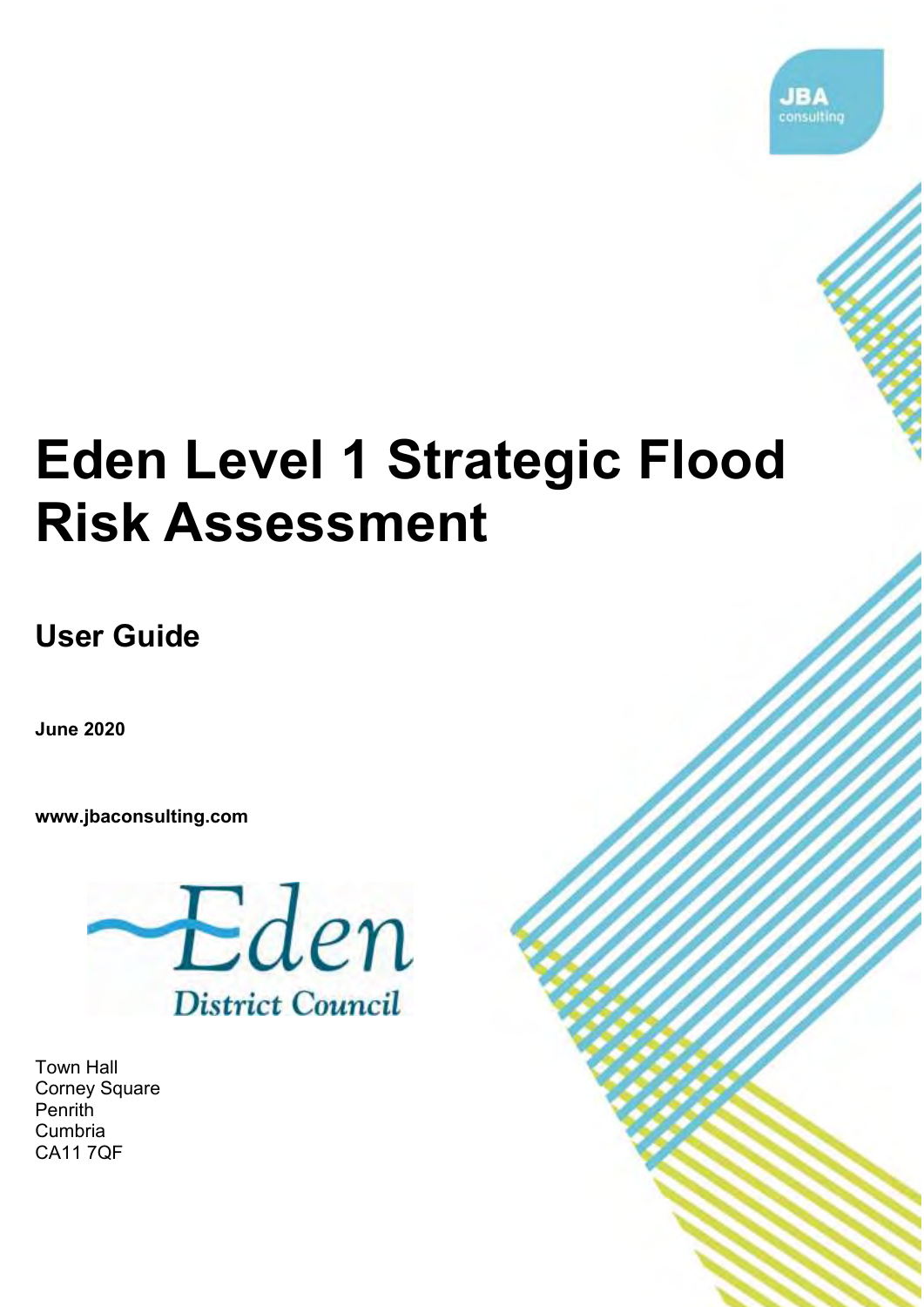

#### **SFRA User Guide**

The User Guide provides specific guidance for the SFRA. This report should be used by all involved in the development planning process. This Guide is presented as five key chapters comprising:

- Guidance for Spatial Planners
- Guidance for Development Management
- **•** Guidance for Developers
- Guidance for Flood Risk Management
- **•** Guidance for Emergency Planners

#### **SFRA Mapping**

A suite of strategic flood risk maps has been produced for the SFRA. These maps should be used to locate development away from areas at high risk of flooding.

Future development planning also needs to make reference to this suite of strategic flood risk maps, as well as any updated information provided by the LPA and Environment Agency.

#### **Use of SFRA Data**

Whilst all data used in the preparation of this SFRA has been supplied to the LPA (including reports, mapping, Geographic Information Systems (GIS) and modelled data and development allocation assessments) there is a need to maintain controls over the data and how it is applied and modified. It is anticipated that the SFRA and associated maps will be published on the Council's website as PDFs. As the central source of SFRA data, these maps will be available to download.

The LPA will be able to use the modelled output (depths, hazards, velocities and extent outlines) for internal use. The use of this information must consider the context within which it was produced. The use of this data will fall under the license agreement between the LPA and the Environment Agency as it has been produced using Environment Agency data. It should be remembered that the modelling undertaken for the SFRA is of a strategic nature and more detailed FRAs should seek to refine the understanding of flood risk from all sources to any particular site.

SFRA data should not be passed on to third parties outside of the LPA. Any third party wishing to use existing Environment Agency flood risk datasets should contact the Environment Agency. A charge is likely to apply for the use of this data.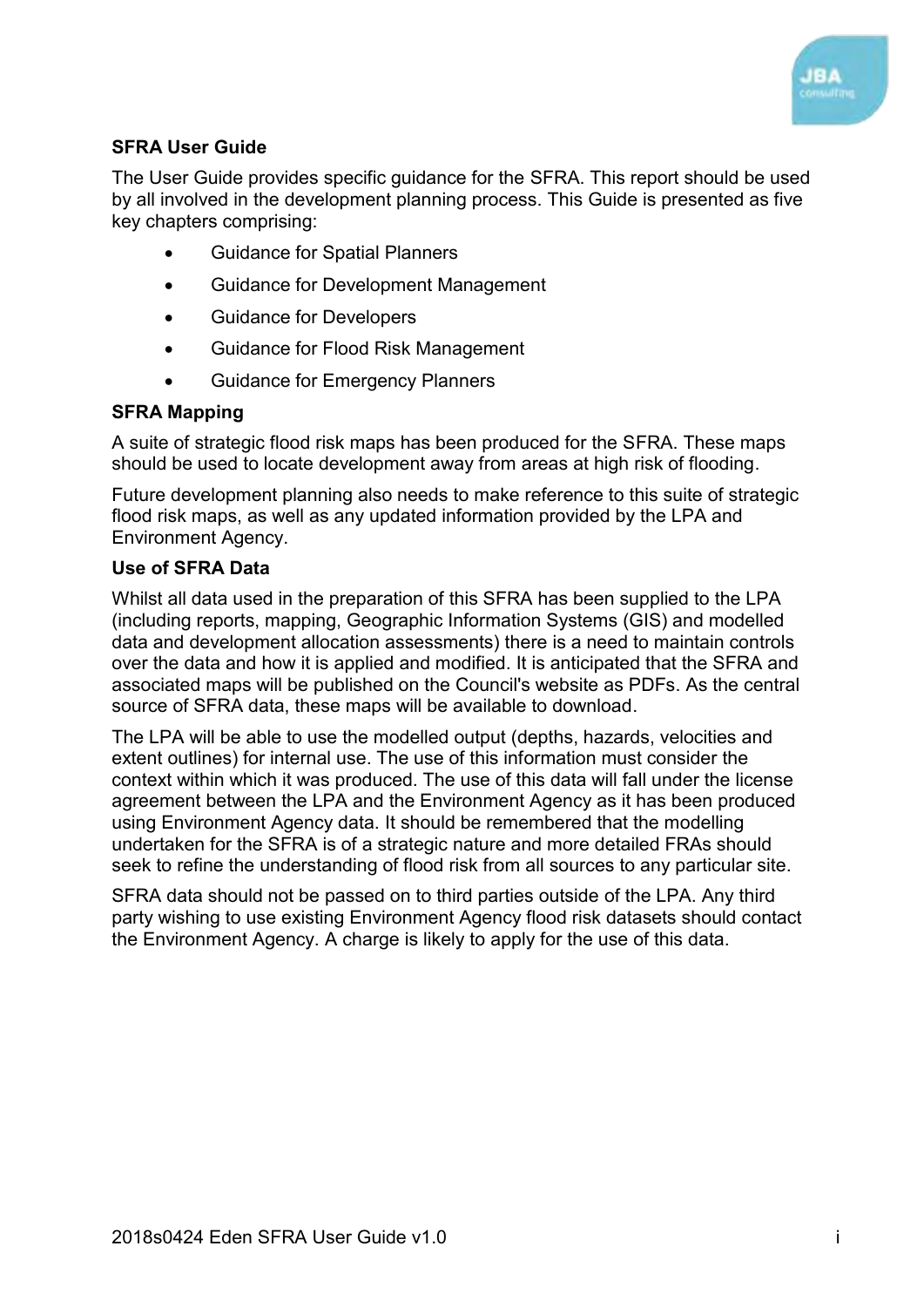

## **Contents**

| 1 <sub>1</sub>   |                                                                          |  |
|------------------|--------------------------------------------------------------------------|--|
| 1.1              |                                                                          |  |
| 2.               |                                                                          |  |
| 2.1              |                                                                          |  |
| 2.2              |                                                                          |  |
| 2.3              |                                                                          |  |
| 2.4              | Applying the Sequential Test and assessing the likelihood of passing the |  |
| 3.               |                                                                          |  |
| 3.1              |                                                                          |  |
| 3.2              |                                                                          |  |
| 3.3              |                                                                          |  |
| $\overline{4}$ . |                                                                          |  |
| 4.1              |                                                                          |  |
| 4.2              |                                                                          |  |
| 4.3              |                                                                          |  |
| 5.               |                                                                          |  |
| 5.1              |                                                                          |  |
| 5.2              |                                                                          |  |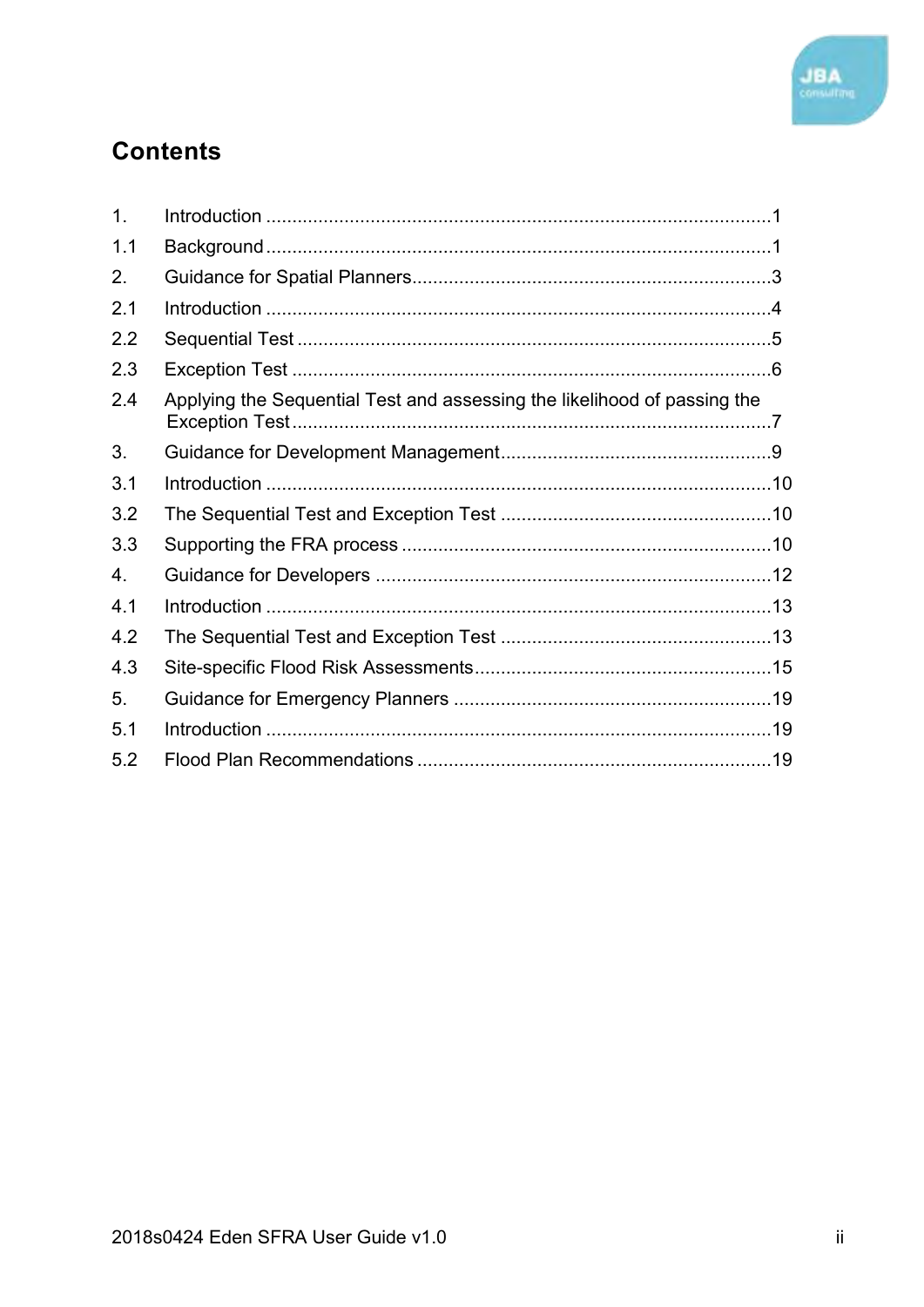

## <span id="page-3-0"></span>**1. Introduction**

#### <span id="page-3-1"></span>**1.1 Background**

JBA Consulting were commissioned by Eden District Council to undertake a Level 1 Strategic Flood Risk Assessment (SFRA).

The Level 1 SFRA has been prepared in accordance with the updated National Planning Policy Framework<sup>1</sup> (NPPF) and the accompanying Flood Risk and Coastal Change Planning Practice Guidance<sup>2</sup> (FRCC-PPG).

This User Guide has been prepared in support of the SFRA. This guidance should be used to understand the process and procedures required to support development planning and flood risk guidance in accordance with the NPPF.

This User Guide has been developed to provide guidance on the use of the SFRA for local authority spatial planning, regeneration, Flood Risk Management, development management and emergency planning.

#### **1.1.1 Assessment of flood risk**

Flooding is a natural process that is not restricted by political demarcations or administrative boundaries. It is primarily influenced by natural factors such as rainfall, tides, geology, topography, rivers and streams and infrastructure such as flood defences, roads, buildings and sewers.

The vulnerability of the proposed land use to flooding should be considered and measures taken to minimise flood risk to people, property and the environment. This is the basis of the risk-based sequential approach to managing flood risk.

Current Government policy requires LPAs to demonstrate that sufficient consideration has been given to the issue of flood risk as part of the planning process, through a Level 1 SFRA. It also requires that flood risk is managed in an effective and sustainable manner. Where new development is exceptionally necessary in flood risk areas, the policy aim is to make it safe without increasing flood risk elsewhere, guided by a Level 2 SFRA. Whenever possible, overall flood risks should be reduced.

An SFRA is a planning tool that enables the Council to select and develop sustainable site allocations away from vulnerable flood risk areas. The assessment focuses on the existing site allocations within the area but also sets out the procedure to be followed when assessing sites for future development.

It is recognised that considerable land use pressures for regeneration, inward investment and economic growth exist. The SFRA will guide the Council in developing strategies, policies and decisions in respect of their Local Plan.

<sup>1</sup> <https://www.gov.uk/government/publications/national-planning-policy-framework--2>

<sup>2</sup> <https://www.gov.uk/guidance/flood-risk-and-coastal-change>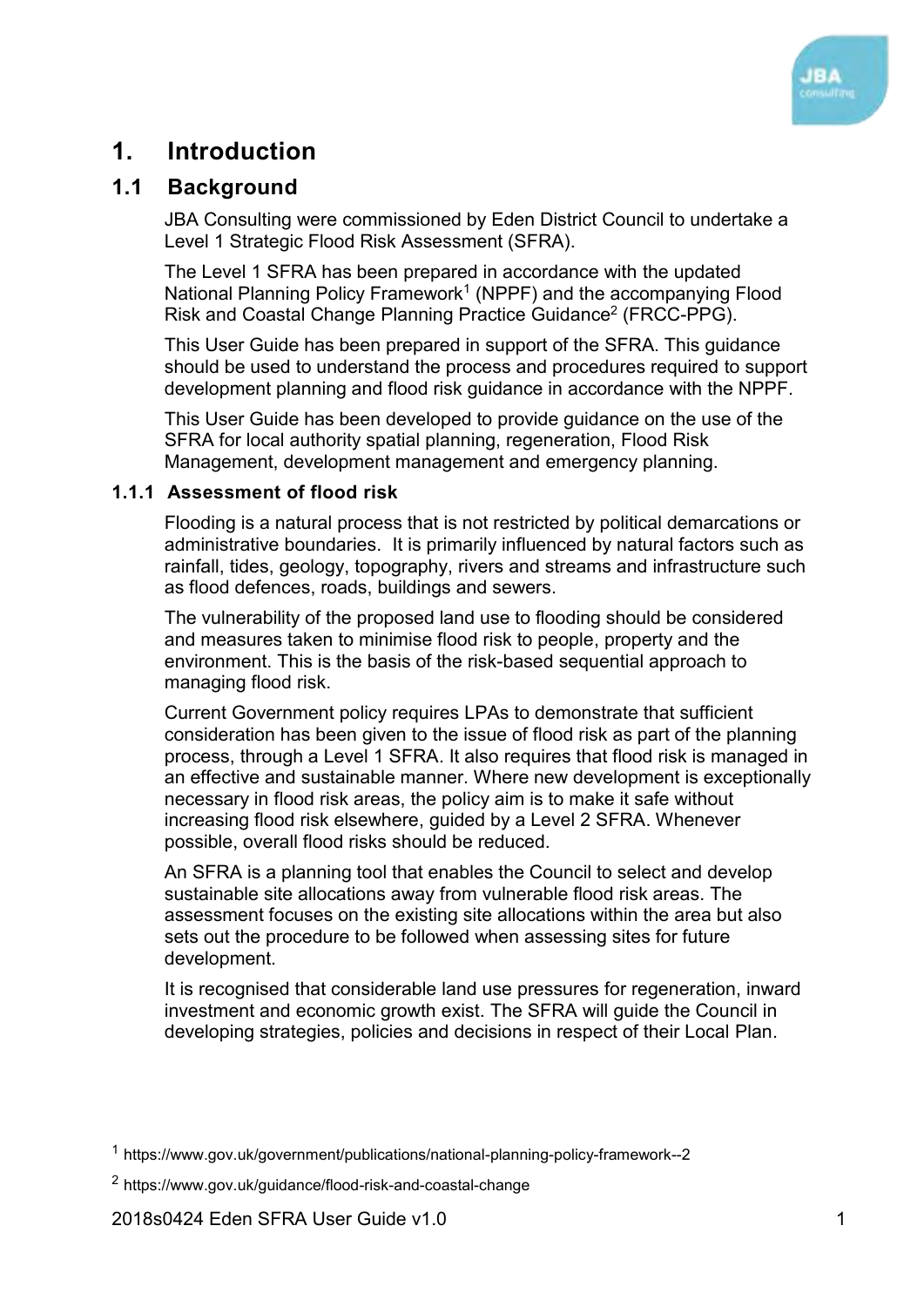

#### **1.1.2 Level 1 SFRA**

The Level 1 element of an SFRA is based on existing information that is required to make an assessment of flood risk from all sources, both now and in the future. It provides the evidence for LPA officers to apply the Sequential Test and identifies the need to pass the Exception Test where required. Both of these tests are a fundamental part of the NPPF.

The main tasks for the Level 1 SFRA, reflecting the 2019 EA guidance on how LPAs should prepare a Level 1 SFRA $^3$ , include:

- Stakeholder consultation, data collection and review
- Assessment of current and long term flood risk
- Delineation of NPPF Flood Zones including the Functional Floodplain and the impact of climate change
- Assessment of flood risk from 'other' sources including surface water, groundwater, sewers, reservoirs and canals
- Assessment of potential development sites and potential Local Plan allocations
- Assessment of flood risk management and defences, including for natural flood management and opportunities to reduce the causes and impacts of flooding
- Cumulative impacts of new development
- Recommendations on addressing flood risk
- Production of a range of strategic flood risk maps

<sup>3</sup> [https://www.gov.uk/guidance/local-planning-authorities-strategic-flood-risk-assessment#level-1-sfra](https://www.gov.uk/guidance/local-planning-authorities-strategic-flood-risk-assessment#level-1-sfra-what-to-include)[what-to-include](https://www.gov.uk/guidance/local-planning-authorities-strategic-flood-risk-assessment#level-1-sfra-what-to-include)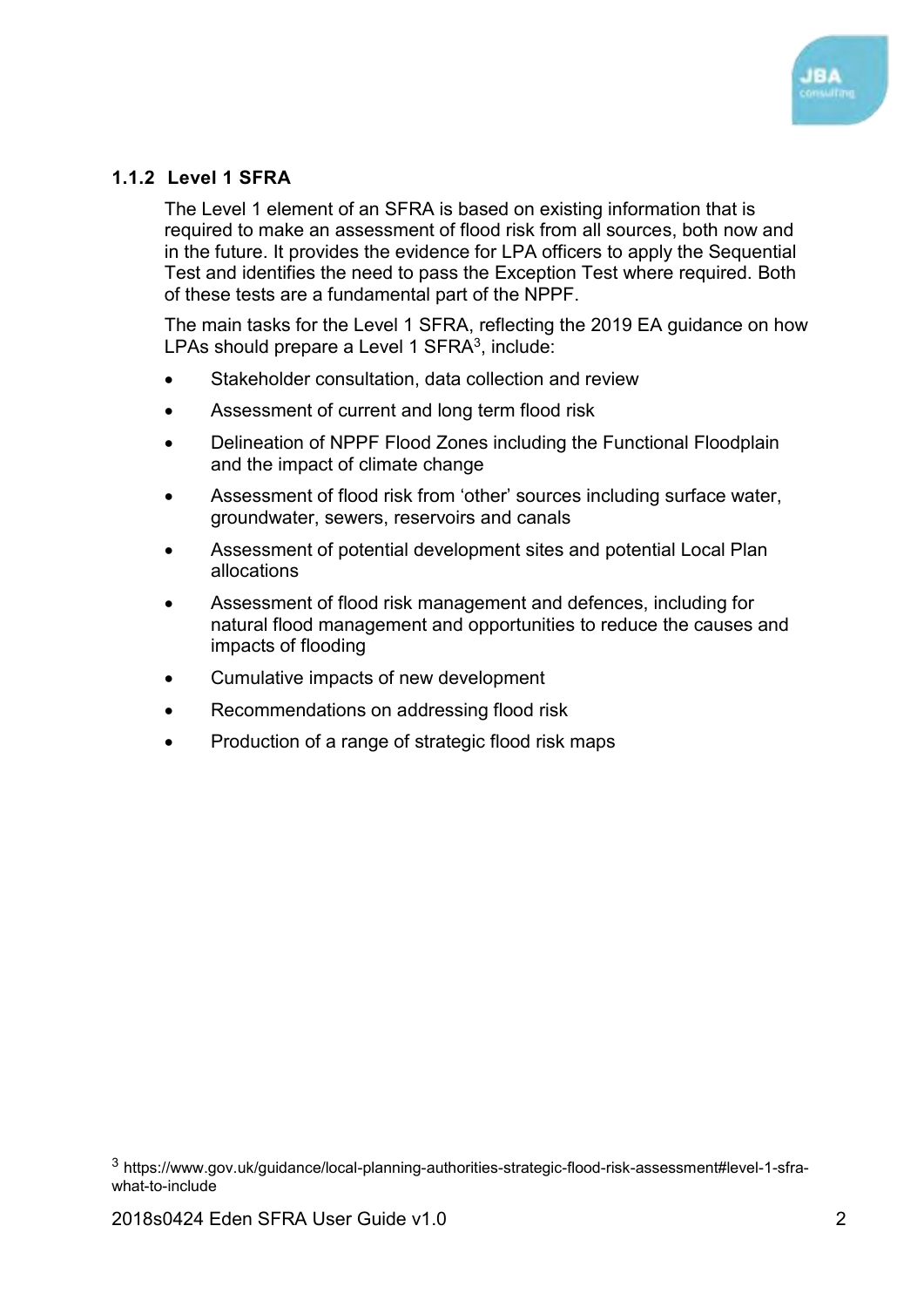

## <span id="page-5-0"></span>**2. Guidance for Spatial Planners**

The purpose of this section of the guide is to provide guidance to Spatial Planners on dealing with allocations using the SFRA.

#### **Scope the Sustainability Appraisal of the Local Plan**

- o Screen development options
- o Produce appropriate flood risk indicators
- **Avoid sites at high risk of flooding where no other planning objectives outweigh flood risk** 
	- o Using Sustainability Appraisal and Sites Assessment Spreadsheet (Appendix B of this SFRA).
- **Carry out the Sequential Test on proposed development sites** 
	- o Using information provided in the SFRA and Sites Assessment Spreadsheet to avoid sites at high risk.
- **Identify those sites where a greater understanding of flood risk is required (requiring of a Level 2 SFRA)** 
	- o These should include key development sites at high risk of flooding.
- **Identify the likelihood of sites passing the Exception Test** 
	- o Using the Sustainability Appraisal to assess development sites with regards to other planning objectives and assign weight given to flood risk as a planning constraint;
	- o Using information provided in a Level 2 SFRA to assess the level of risk to each site and likelihood of it remaining safe. If a site cannot pass all the criteria of the Exception Test it cannot be approved.
- **Allocate appropriate development through the Sustainability Appraisal** 
	- o Produce evidence that both Tests have been applied by noting the outcome and decisions made to avoid, substitute or allocate the site (through Level 1 and 2 SFRAs as the evidence bases).
- **Draft flood risk policies and develop guidance on each allocated site within the Sustainability Appraisal** 
	- o Guidance should include the need for site-specific FRAs.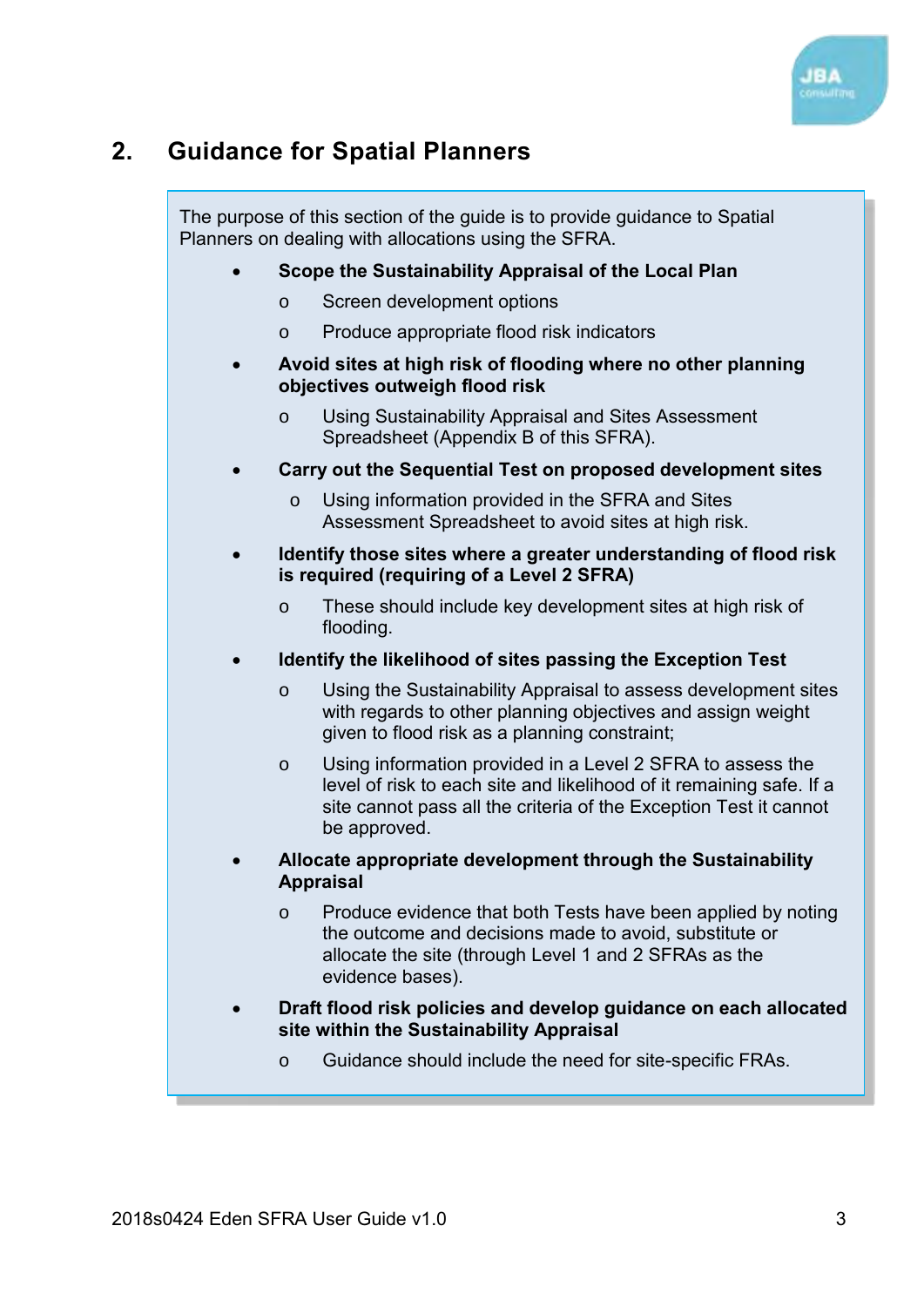

### <span id="page-6-0"></span>**2.1 Introduction**

The SFRA provides the basis for the sequential approach. The LPA should consider flood risk, the mechanism of flooding as well as the spatial distributions and development vulnerability in all stages of the development planning process.

The SFRA promotes positive planning to deliver strategic opportunities that reduce flood risk to communities.

Throughout the risk-based sequential testing process, opportunities to minimise flood risk at each stage of the planning process need to be considered. The primary aim of these actions is to ensure that risks to people and property are effectively managed. The hierarchy of management decisions and actions comprise:

- Avoidance, by locating new development outside of areas at risk of flooding;
- Substitution, by changing from more vulnerable to less vulnerable land uses; and
- Control & Mitigation of residual risks, by implementing suitable flood risk management measures.



#### <span id="page-6-1"></span>**Figure 0-1: Flood Risk Management hierarchy**

The SFRA provides information on flood risk allowing the LPA to:

- Produce appropriate policies for development control and site allocation;
- Produce appropriate flood risk indicators that inform the Sustainability Appraisal;
- Undertake the Sequential Test and (with sufficient and suitable information) Exceptions Testing; and
- Allocate appropriate land use for development.

It is recommended that a supporting document is prepared, by the LPA, recording decisions made for each proposed development site using the information recorded in the Sites Assessment spreadsheet (Appendix B). This should include all evidence considered in making a decision and this record will form the evidence base that demonstrates that both the Sequential and Exception Test (where applicable) have been applied.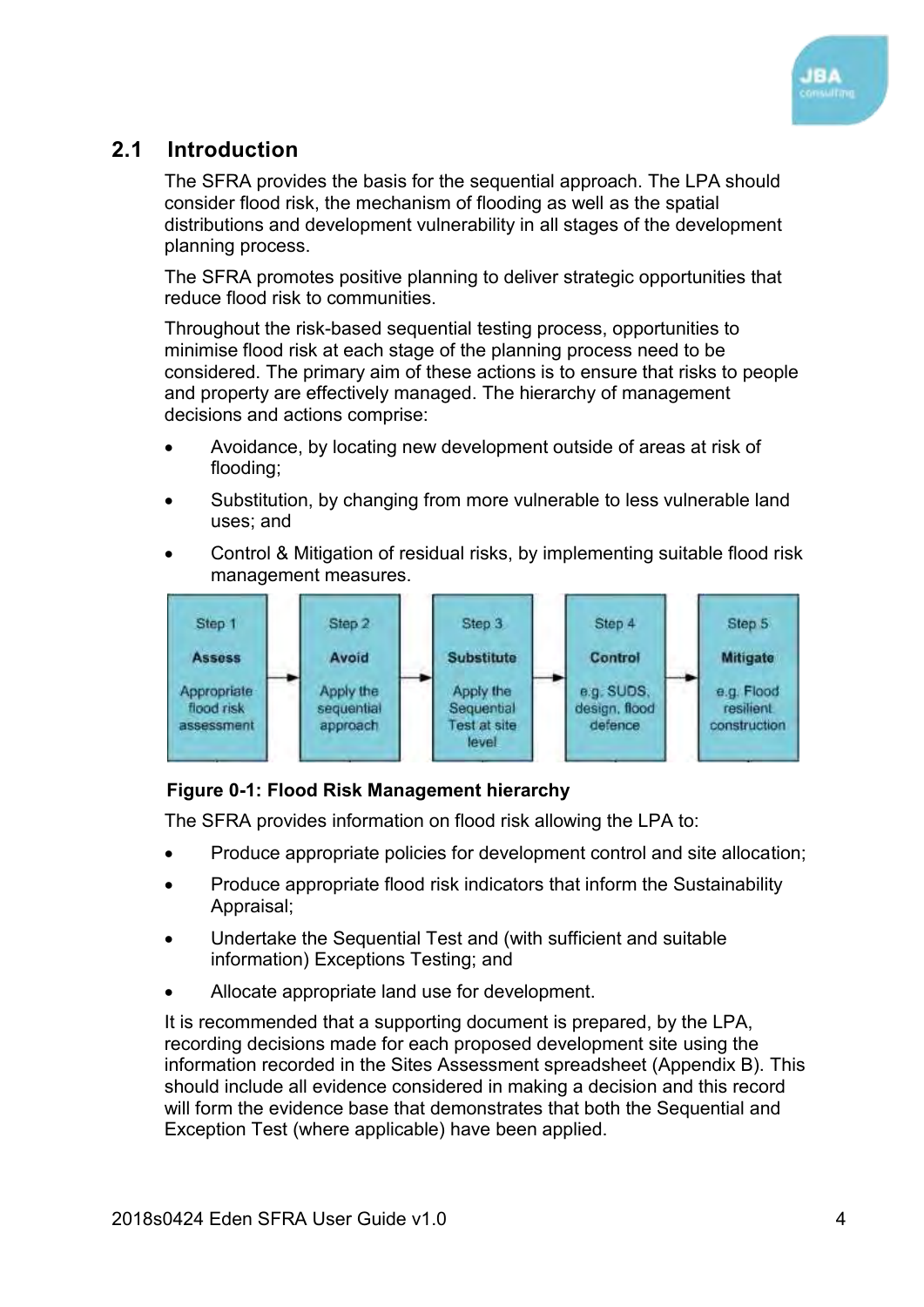

In granting planning permission, it will be the requirement of Development Control officers to confirm that all parts of the Exception Test have been addressed through a Level 2 SFRA and/or FRA. During the initial spatial planning stage, only the likelihood of passing the Exception Test can be assessed. To pass the Exception Test a site-specific FRA will be required to identify constraints and demonstrate that safe development is achievable.

The SFRA also provides information to allow planners to make strategic decisions that identify the amount and type of development that may be suitable in the community and the reality of it remaining safe from flooding if allocated. It also identifies potential strategic mitigation strategies that may be required for development to be feasible in the area.

#### <span id="page-7-0"></span>**2.2 Sequential Test**

When allocating or approving land for development in flood risk areas, those responsible for making development decisions are expected to demonstrate that there are no suitable alternative development sites (of the type and nature proposed by the Local Plan) located in lower flood risk areas.

The Sequential Test is core to the Level 1 SFRA process. The Sequential Test is the key driver for the SFRA. In order to carry out the Sequential Test the LPA needs to know:

- Spatial extent of flood risk within the whole LPA area
- Flood Zones
	- o Flood Zone 1 Low Probability: less than 0.1% AEP fluvial flood event
	- o Flood Zone 2 Medium Probability: between a 1% AEP and 0.1% AEP fluvial flood event
	- o Flood Zone 3a High Probability: with a 1% AEP or greater fluvial flood event
	- o Flood Zone 3b Functional Floodplain: land where water has to flow or be stored in times of flood. This is land which would flood with an annual probability of 1 in 20 (5% AEP) or greater in any year or is designed to flood in an extreme (0.1% AEP) flood.
- Flooding from other sources: canals, reservoirs, groundwater etc.
- Location of proposed development sites and the proposed vulnerability of that development in flood risk terms (See Appendix B in the SFRA)

There are a number of steps that Spatial Planners may follow when sequentially testing sites and assessing the likelihood that a site will pass the Exception Test. These are:

- The LPA is required to prioritise the allocation of land for development in ascending order from FZ1 to FZ3 (including subdivisions of FZ3);
- Identify those sites where substitution is possible due to high percentage of land within lower flood risk areas;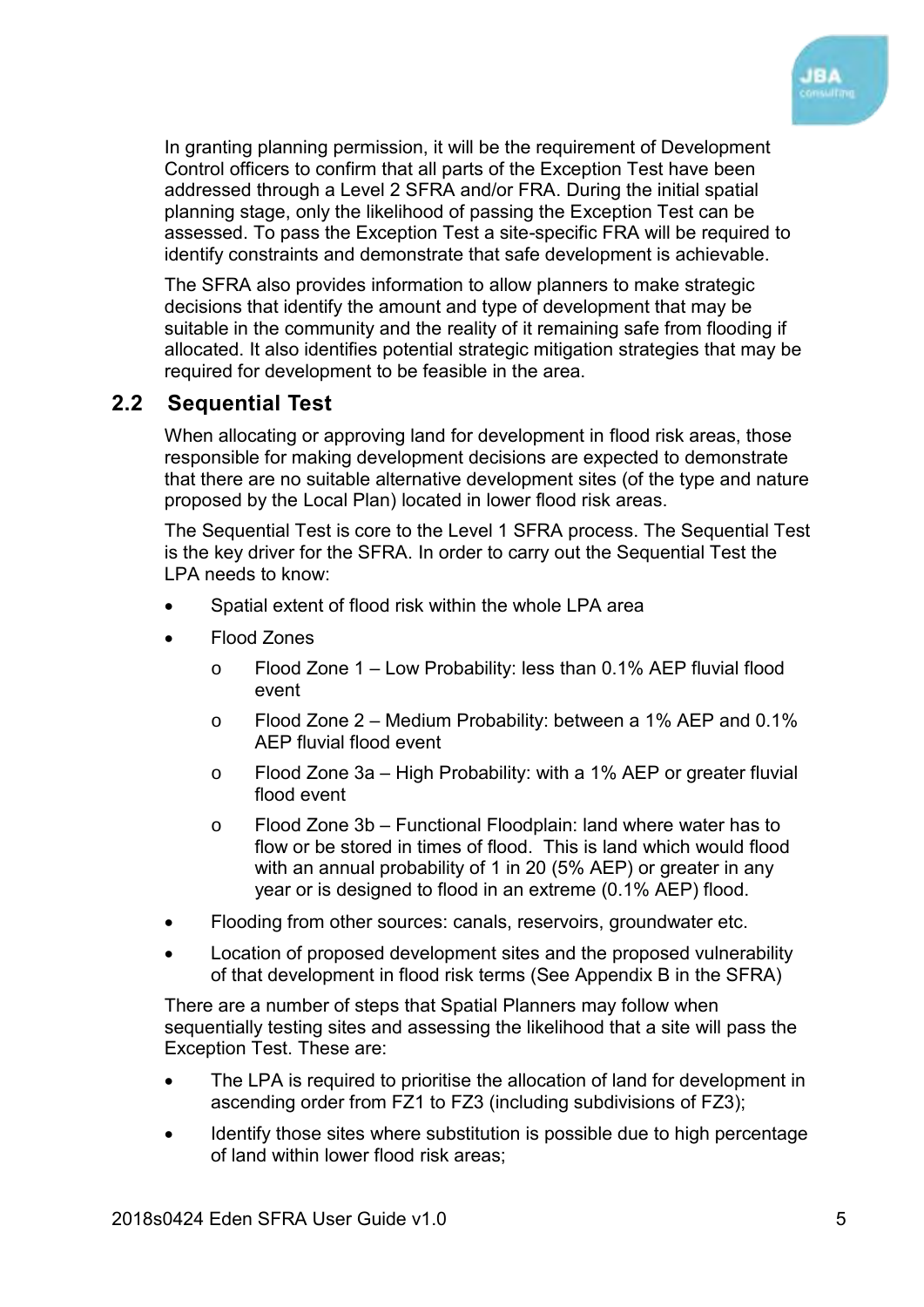

- Identify those sites where a Level 2 SFRA is required to inform the Exception Test;
- Record the decisions taken on each site in the Sites Assessment spreadsheet (Appendix B) of the Level 1 SFRA;
- Identify those sites that can pass the first part of the Exception Test;
- Identify those sites that may pass the second part of the Exception Test;
- Do not allocate those sites that will likely fail the Exception Test, as identified through a Level 2 SFRA; and
- Produce a supporting document recording all decisions made during the decision-making process. Each proposed development site should be referenced, and the decisions made to avoid, substitute, or allocate the site and the evidence and/or reasoning used to make the decision should be recorded.

There are a number of key challenges faced by the LPA in applying the Sequential Test. The Sequential Test is purely based on the Flood Zones as defined by Table 1 in the FRCC-PPG, but these zones only take account of fluvial and tidal flooding, which ignore the presence of flood risk management measures such as defences. Other sources of flooding must also be considered in the spatial distribution of development. However, it can be problematic to map the spatial extent of flooding from other sources as well as matching the level of risk associated with other sources with those presented within the Flood Zones. For instance, Flood Zone 3 cannot be directly related to an area at high risk of surface water flooding as the probability and consequences are significantly different.

Whilst it may not be appropriate to avoid development at risk from other sources of flooding, risk should be considered when taking a sequential approach to land use or the substitution of lower development vulnerability in higher risk areas within a development site.

#### <span id="page-8-0"></span>**2.3 Exception Test**

If the Sequential Test has been successfully applied, and the LPA cannot allocate development in lower flood risk areas, Table's 2 and 3 of the FRCC (Flood Risk and Coastal Change)-PPG should be referred to. Only once the vulnerability of the development is defined should an assessment be made of whether or not that development is appropriate within that Flood Zone and whether the Exception Test needs to be applied.

The NPPF and FRCC-PPG explains where and for what type of development the Exception Test needs to be applied. In some situations, for certain types of development, it is not appropriate to use the Exception Test to justify development. For example, highly vulnerable development cannot be justified within the high-risk zone through the use of the Exception Test. The Exception Test must not be used to bypass the Sequential Test.

There are conditions, all of which must be fulfilled before the Exception Test can be passed. These conditions (see paragraph 160 of the NPPF) are as follows: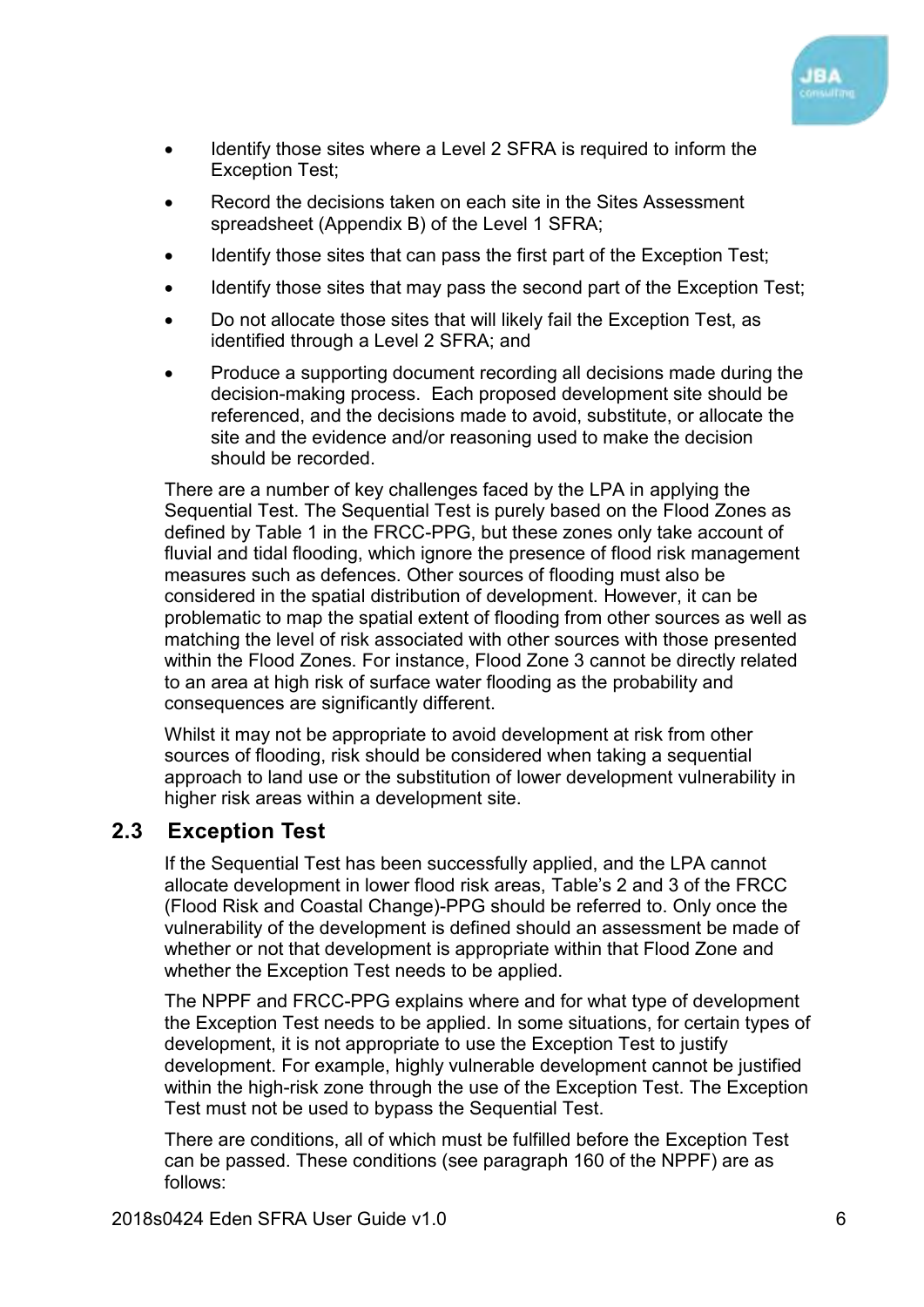

- 1. the development would provide wider sustainability benefits to the community that outweigh the flood risk; and
- 2. the development will be safe for its lifetime taking account of the vulnerability of its users, without increasing flood risk elsewhere, and, where possible, will reduce flood risk overall.

**It will be the requirement of Development Management officers to make sure all parts of the Exception Test have been passed in granting planning permission (see Section 6 of the SFRA). At a spatial planning stage, only the likelihood of passing the Exception Test can be assessed, as actually passing the Test will require the completion of a site-specific FRA to determine if the site and its occupiers will be safe during times of flood.** 

What should be done at this early stage of the planning process is to identify those sites in which the Exception Test is required and to avoid those sites in which flood risk is too great, using the information provided in the Level 1 SFRA, or there are no overriding planning objectives for that development.

#### <span id="page-9-0"></span>**2.4 Applying the Sequential Test and assessing the likelihood of passing the Exception Test**

This section provides guidance on how spatial planners are to apply the Sequential and Exception Test within the Sustainability Appraisal of the Local Plan.

The LPA should produce clear and transparent evidence that both the Sequential and Exception Tests have been applied, which can then feed into the Sustainability Appraisal process. This can either be reported within the Sustainability Appraisal itself or a supporting stand-alone document which then feeds into the Sustainability Appraisal.

The guidance provided in this SFRA User Guide should not supersede the NPPF or FRCC-PPG or other plans and policies but should be seen as a practicable approach in how the LPA should apply the Sequential and Exception Tests within the preparation of the Local Plan. In applying the tests, spatial planners should keep in mind the flood risk management hierarchy of avoid, substitute, control and mitigate (see [Figure 0-1\)](#page-6-1), whilst identifying and allocating sustainable development sites.

The evidence provided in the SFRA and the Sustainability Appraisal should form the main input to the tests. Initially the LPA should assess alternative development options at a strategic scale using the Sustainability Appraisal. This then expands to using evidence provided in the SFRA to avoid inappropriate development sites, substitution within the site boundary, identify those sites requiring Exception Testing (using the Level 1 SFRA) and to assess if the site will remain safe through the Exception Test (following a Level 2 SFRA). This is a step wise process and must be documented, but a challenging one as a number of the criteria used are qualitative and based on experienced judgement.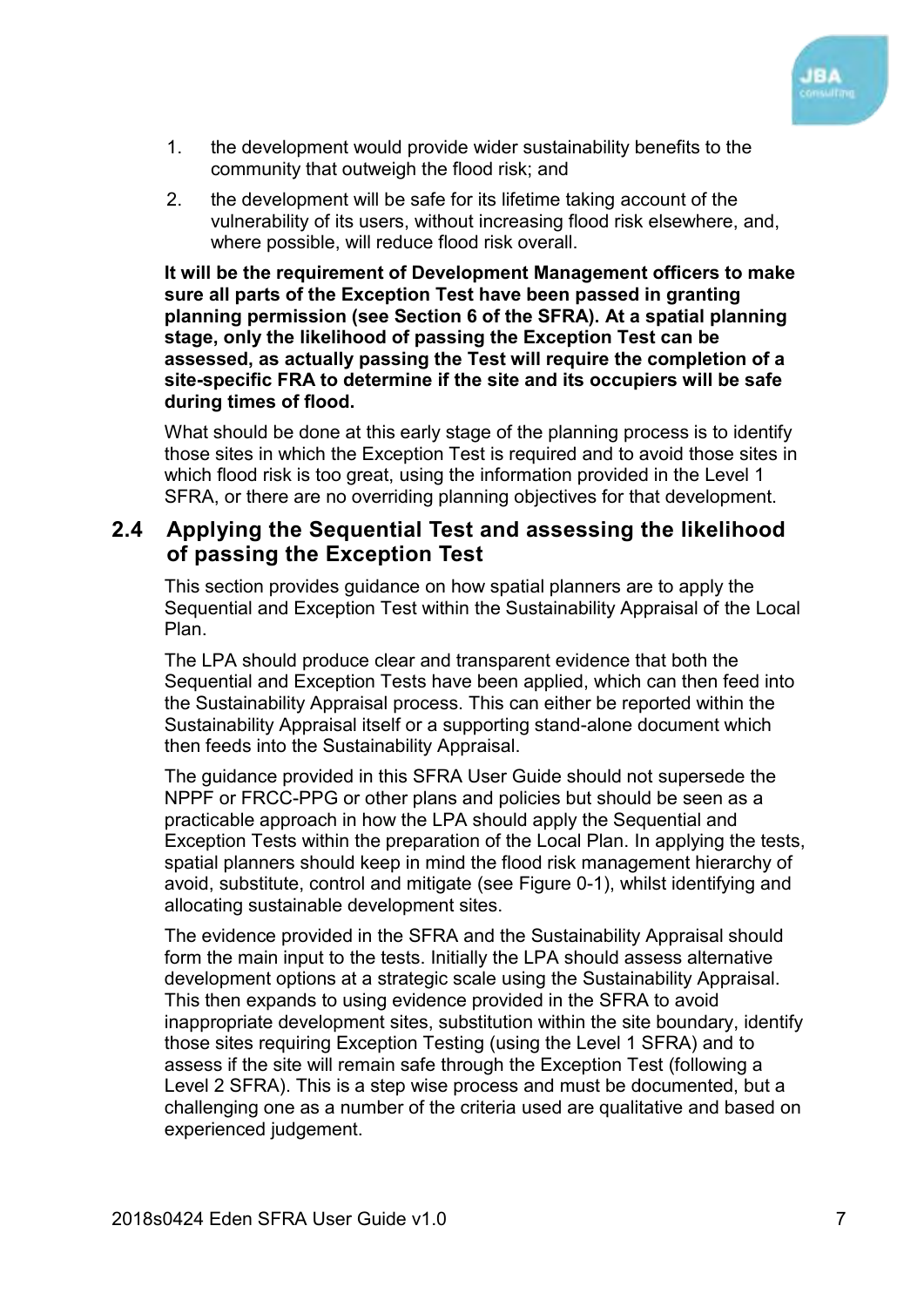

Spatial planners will need to assess the likelihood of sites passing the Exception Test. **This is seen as a critical part of the spatial planning process by avoiding inappropriate development being allocated.** The Environment Agency and/or Development Management are likely to object to inappropriate development. By following the process outlined in **[Figure 0-2](#page-10-0)**, spatial planners should be able to obtain a greater understanding on the level of flood risk present at each key development site that remains following application of the Sequential Test.

Spatial Planners should use the Sustainability Appraisal process to assess alternative sites against flood risk indicators and other planning considerations. Once this has been completed the evidence base for the Sustainability Appraisal, the allocation of appropriate development sites, and the production of flood risk policies and development guidance can be carried out.



<span id="page-10-0"></span>**Figure 0-2: Identifying the likelihood of passing the Exception Test**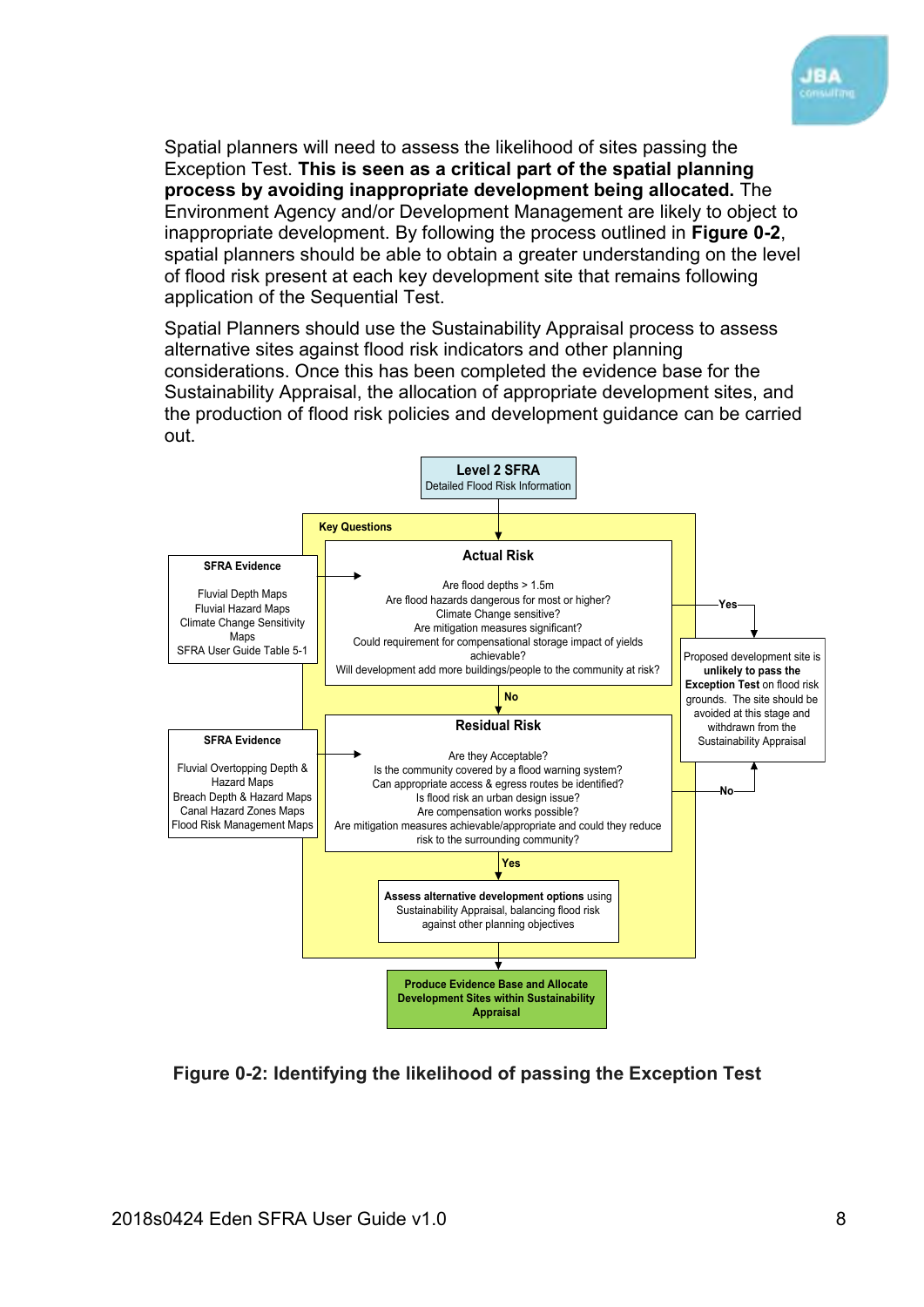

## <span id="page-11-0"></span>**3. Guidance for Development Management**

The aim of this section is to provide guidance on the use of the SFRA by Development Management*.*

When reviewing individual planning applications, planners should use the guidance in the SFRA, NPPF and FRCC-PPG to:

- **Check whether the Sequential Test and/or the Exception Test have already been applied** 
	- o Refer developers to the Local Plan and supporting evidence to identify if the Sequential Test has been applied and whether the development is likely to pass the Exception Test (if applicable).
	- o If evidence is available, the Sequential Test and likelihood of passing the Exception Test have been assessed. If no evidence is available, developers must carry out the Sequential Test (and the Exception Test if applicable).
- **Refer developer to the following in order for them to apply the Sequential and Exception Tests** 
	- o Level 1 SFRA (to inform Sequential Test), in particular the Sites Assessment spreadsheet (Appendix B) and the interactive maps (Appendix A);
	- o Level 2 SFRA (inform Exception Test);
- **Consult with the Environment Agency and other relevant stakeholders to** 
	- o Assess flood risk constraints identified on site using the SFRA
- **Scope an appropriate FRA** 
	- o What is the scale and nature of risk from all sources?
	- o Are there any strategic mitigation requirements identified in the SFRA?
- **Consult with Environment Agency over FRA acceptance and approval**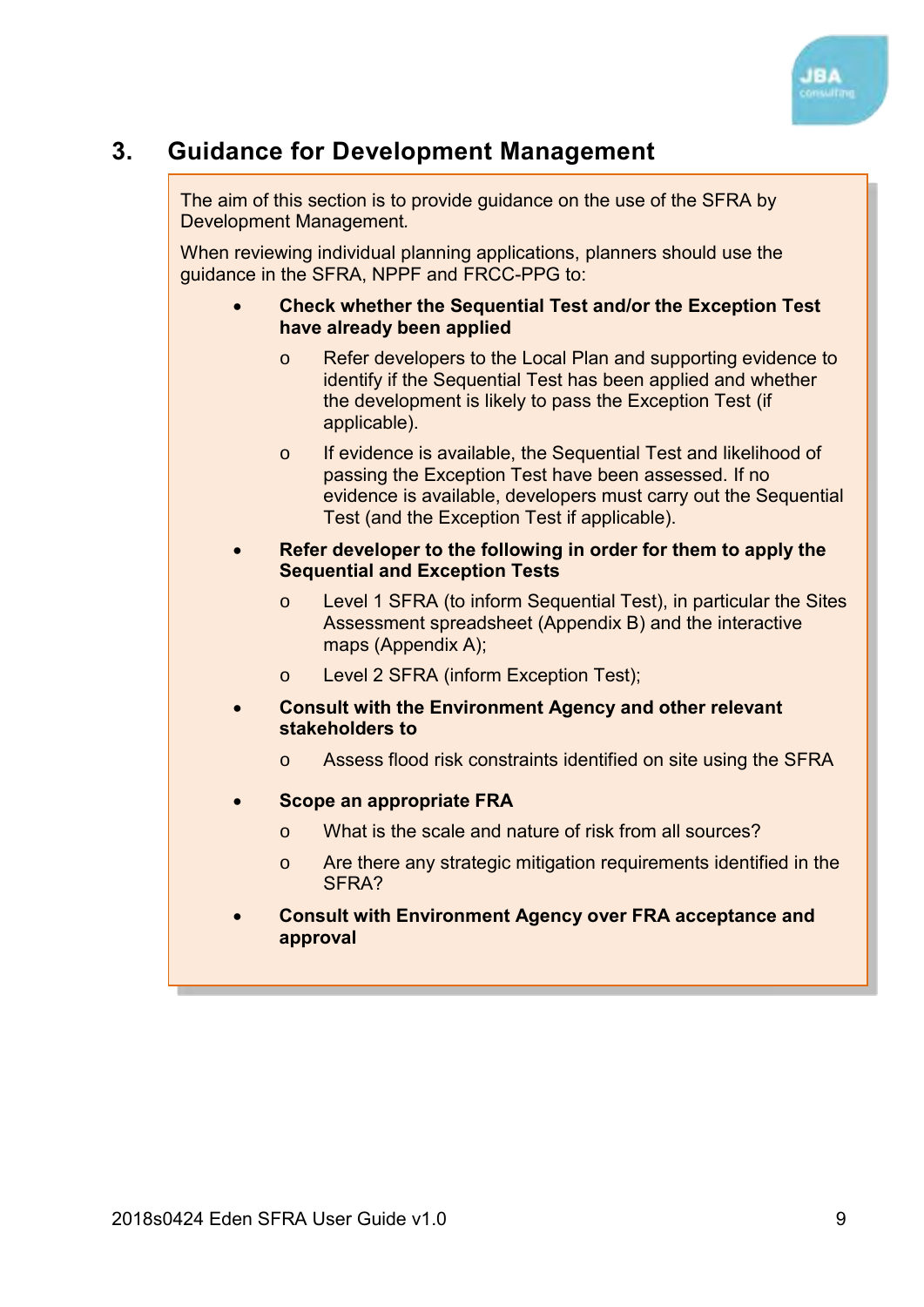

#### <span id="page-12-0"></span>**3.1 Introduction**

The LPA is the decision-maker on planning applications for new development. Whilst it is the developer's responsibility to fully consider flood risk issues, the LPA should be involved during any pre-application discussions.

#### **Following on from recommendations made in the Pitt Review (2007), Development Management must take some of the roles and responsibilities from the Environment Agency as the first point of call in Flood Risk Management and planning applications.**

Flood risk needs to be considered at a strategic level by Development Control officers, even though applications for proposed developments are submitted on a site by site basis. Applications may need to fit within a wider flood risk management strategy for an area rather than on a site by site basis.

Development Management officers must always consider development from a strategic viewpoint and the cumulative effect of all proposed development taking place, even though applications for developments are submitted at a site level. It should not be presumed that flood risk has been understood at a strategic high level and that one application may need to fit within a flood risk management strategy for an area.

#### <span id="page-12-1"></span>**3.2 The Sequential Test and Exception Test**

If the proposed site is already identified in the Local Plan, which is supported by the findings of the SFRA which provides transparent evidence that the Sequential Test has been carried out, then the developer can assume that the site will already have been through the Sequential Test, however confirmation must be sought from the LPA. Also, the developer must still apply the sequential approach to site layout when matching land use vulnerability.

However, where it is identified that a site has not been through the Sequential Test, the developer will need to provide evidence to the LPA that there are no other reasonably available sites, within the identified search area, where the development could be located. The LPA will then use this information to apply the Sequential Test. This will particularly apply to Windfall Sites that have not been allocated in the Local Plan.

For Windfall Sites, developers will need to provide evidence that the Exception Test can be passed, if required according to the vulnerability of the proposed land use. Development Management will then need to review the evidence provided and decide whether a site passes the Exception Test in consultation with the Environment Agency.

Paras 033 - 044 of the FRCC-PPG provide more detail and recommended approaches on how to apply the Sequential Test and Exception Test to individual planning applications.

#### <span id="page-12-2"></span>**3.3 Supporting the FRA process**

All development applications must be supported by an appropriate sitespecific FRA in accordance with the guidance provided in Paras 030 – 032 and 068 of the FRCC-PPG.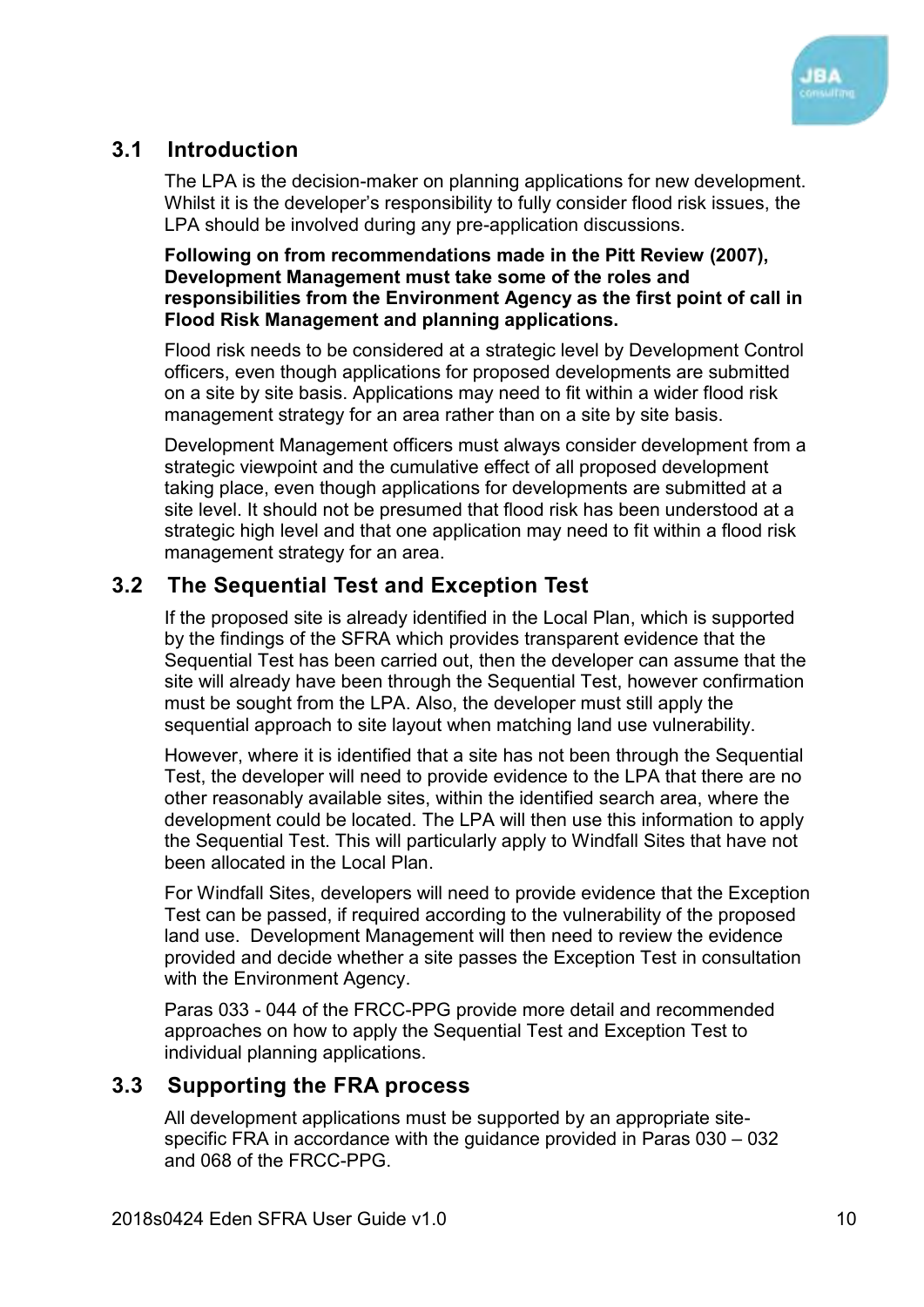

At the earliest practical stage, Development Management should refer developers to the SFRA including the associated flood risk mapping. The developer should also be referred to the appropriate Local Plan flood risk policies which could potentially influence their development proposals.

If a site has been identified as being at risk of flooding, Development Management and the developer should consult the Environment Agency (if within 20 metres of a main river and/or coastal flood risk) and the Lead Local Flood Authority (if risk is from surface water or ordinary watercourse), together with any other relevant flood risk consultees, such as water and sewerage companies, Canal & River Trust, reservoir undertakers, emergency planners, emergency services, highways authorities, regional flood and coastal committees and internal drainage boards (if relevant) to identify known floodrelated site constraints and agree the scope of an FRA.

As well as the FRCC-PPG, the Environment Agency's standing advice should be used at this stage. This can be accessed online:

<http://www.environment-agency.gov.uk/research/planning/82584.aspx>

Also, guidance for completing a FRA as part of a planning application is provided by the Environment Agency via:

<https://www.gov.uk/guidance/flood-risk-assessment-for-planning-applications>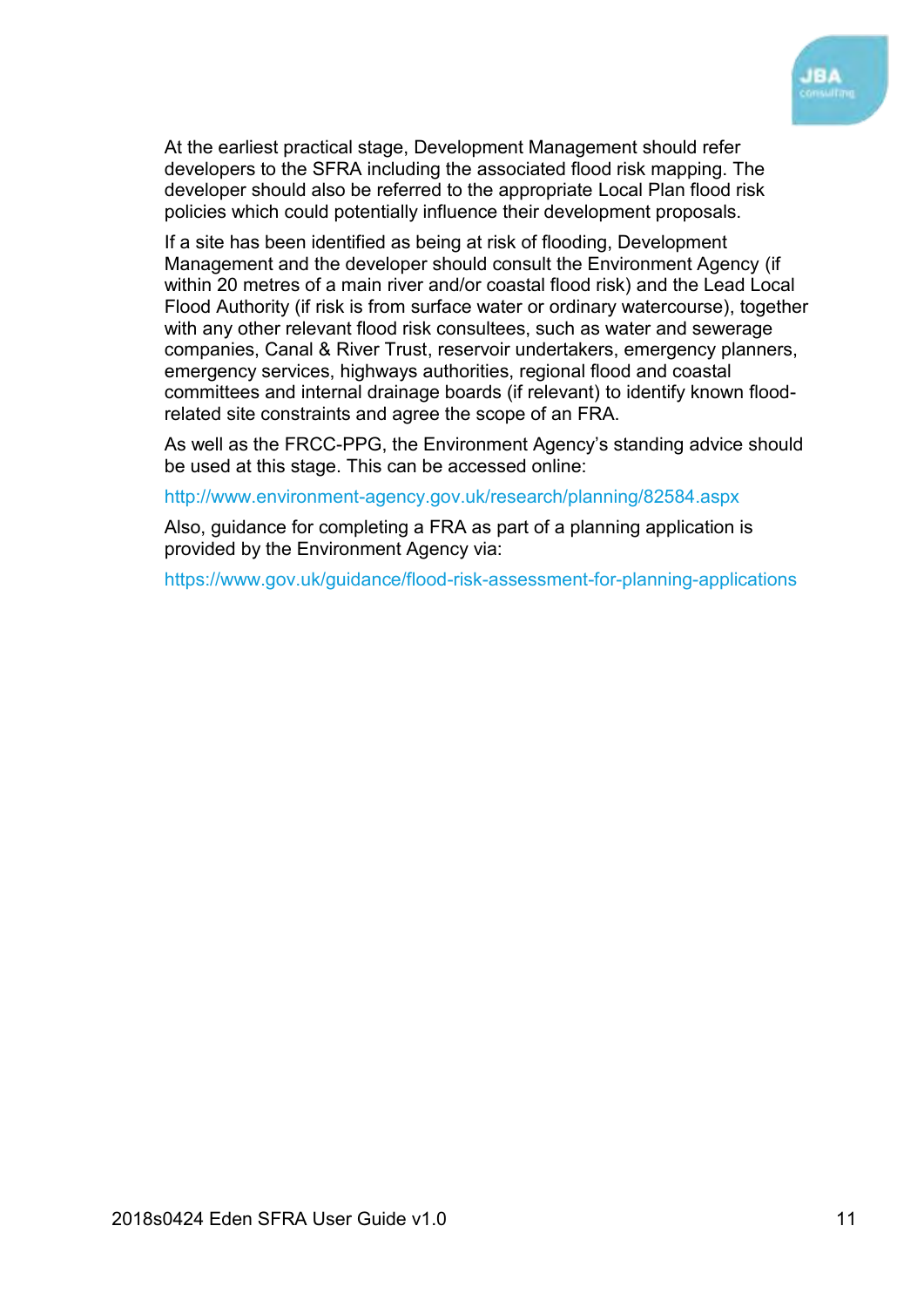

## <span id="page-14-0"></span>**4. Guidance for Developers**

The aim of this section is to provide guidance to developers on using the SFRA. Developers should use the Guidance in the SFRA, NPPF and FRCC-PPG to:

- **Assess whether the site is a** 
	- o Windfall development, allocated development within the Local Plan, within a regeneration area, single property or change of use.
- **Check whether the Sequential Test and/or the Exception Test have already been applied** 
	- o Request information from the LPA on whether the Sequential Test or likelihood of the site passing the Exception Test have been assessed;
	- o If not, provide evidence to the LPA that the site passes the Sequential Test and will pass the Exception Test.
- **Consult with LPA Development Control, the Environment Agency, the Lead Local Flood Authority and the wider group of flood risk consultees (where appropriate) to scope an appropriate FRA if required. Also consult:** 
	- o Guidance on FRAs provided in the SFRA;
	- o The NPPF and FRCC-PPG;
	- o Environment Agency standing advice and advice for planning applications (see links in previous section), CIRIA advice (CIRIA Report C624).
- **Submit FRA to Development Control, Environment Agency, Lead Local Flood Authority (if appropriate) for approval, and other applicable flood risk consultees, where necessary**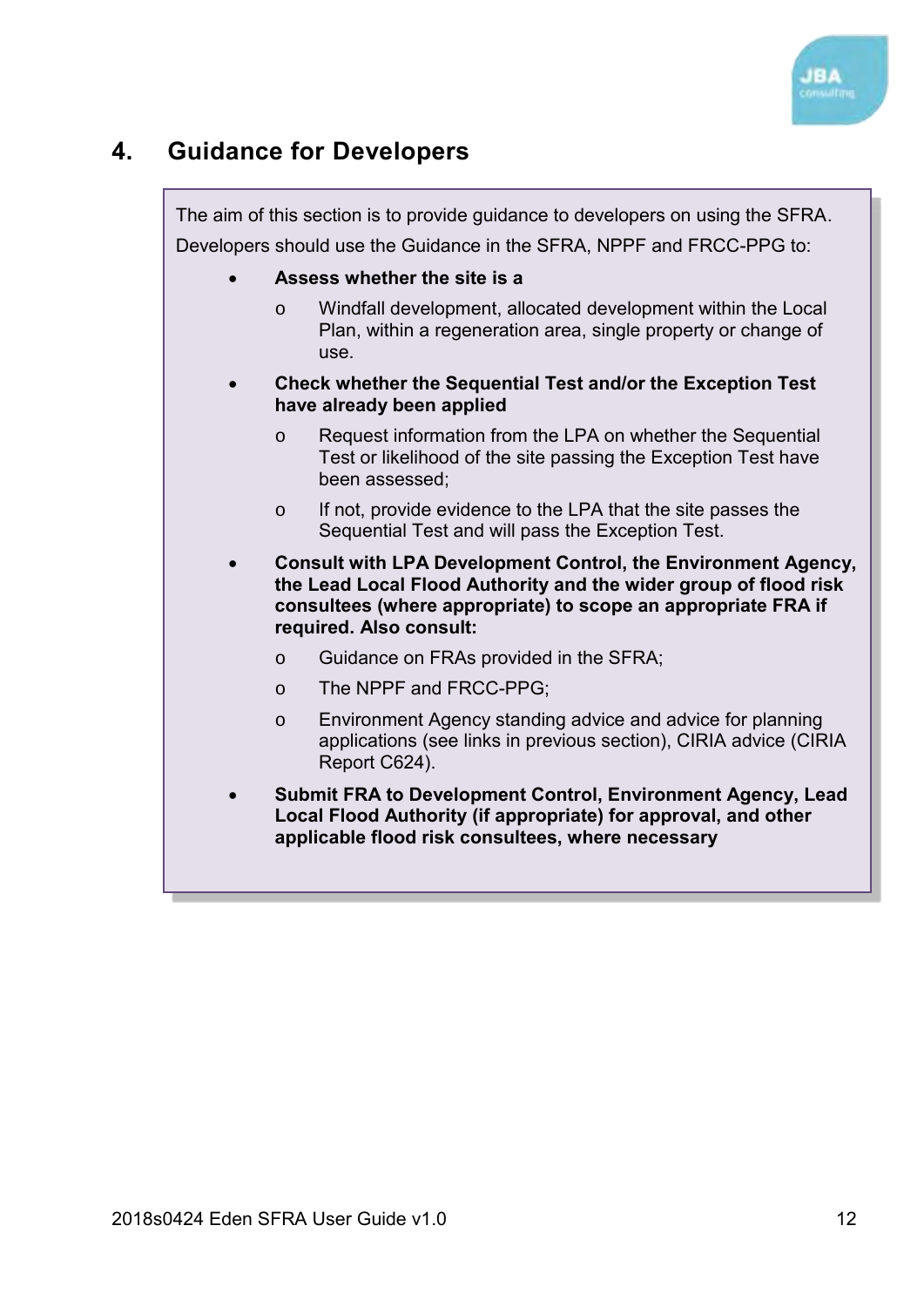

#### <span id="page-15-0"></span>**4.1 Introduction**

The SFRA provides the evidence base for developers to assess flood risk at a strategic level and determine the requirements of an appropriate site-specific FRA.

Developers will need to liaise closely with the LPA in the first instance to determine if a site is suitable for development. If a site is considered suitable then developers should prepare a site-specific FRA considering all sources of flood risk when assessing the suitability of a site. Developers should also refer to Environment Agency online advice for FRAs when applying for planning permission via:

<https://www.gov.uk/guidance/flood-risk-assessment-for-planning-applications>

#### <span id="page-15-1"></span>**4.2 The Sequential Test and Exception Test**

These tests should have already been carried out if they are included with the LPA's Local Plan. However, these tests may still be required at an individual site level. [Table 0-1](#page-17-1) identifies when the Sequential and Exception Tests are required for certain types of development and who is responsible for providing the evidence and those who need to apply the tests.

| <b>Development</b>     | <b>Sequential</b><br>Test<br><b>Required?</b>                                                                     | <b>Who Applies</b><br>the<br><b>Sequential</b><br>Test?                                                                                       | <b>Exception</b><br>Test<br><b>Required?</b> | <b>Who Applies</b><br>the Exception<br>Test?                                                                                                                                                                                                                                                  |
|------------------------|-------------------------------------------------------------------------------------------------------------------|-----------------------------------------------------------------------------------------------------------------------------------------------|----------------------------------------------|-----------------------------------------------------------------------------------------------------------------------------------------------------------------------------------------------------------------------------------------------------------------------------------------------|
| <b>Allocated Sites</b> | No (assuming<br>the<br>development<br>type is the<br>same as that<br>submitted via<br>the allocations<br>process) | Local Planning<br><b>Authorities</b><br>should have<br>already carried<br>out the test<br>during the<br>allocation of<br>development<br>sites | Dependent<br>on land use<br>vulnerability    | Local Planning<br>Authority to<br>advise on the<br>likelihood of test<br>being passed.<br>The developer<br>must also<br>provide<br>evidence that<br>the test can be<br>passed by<br>providing<br>planning<br>justification and<br>producing a<br>detailed Flood<br><b>Risk</b><br>Assessment. |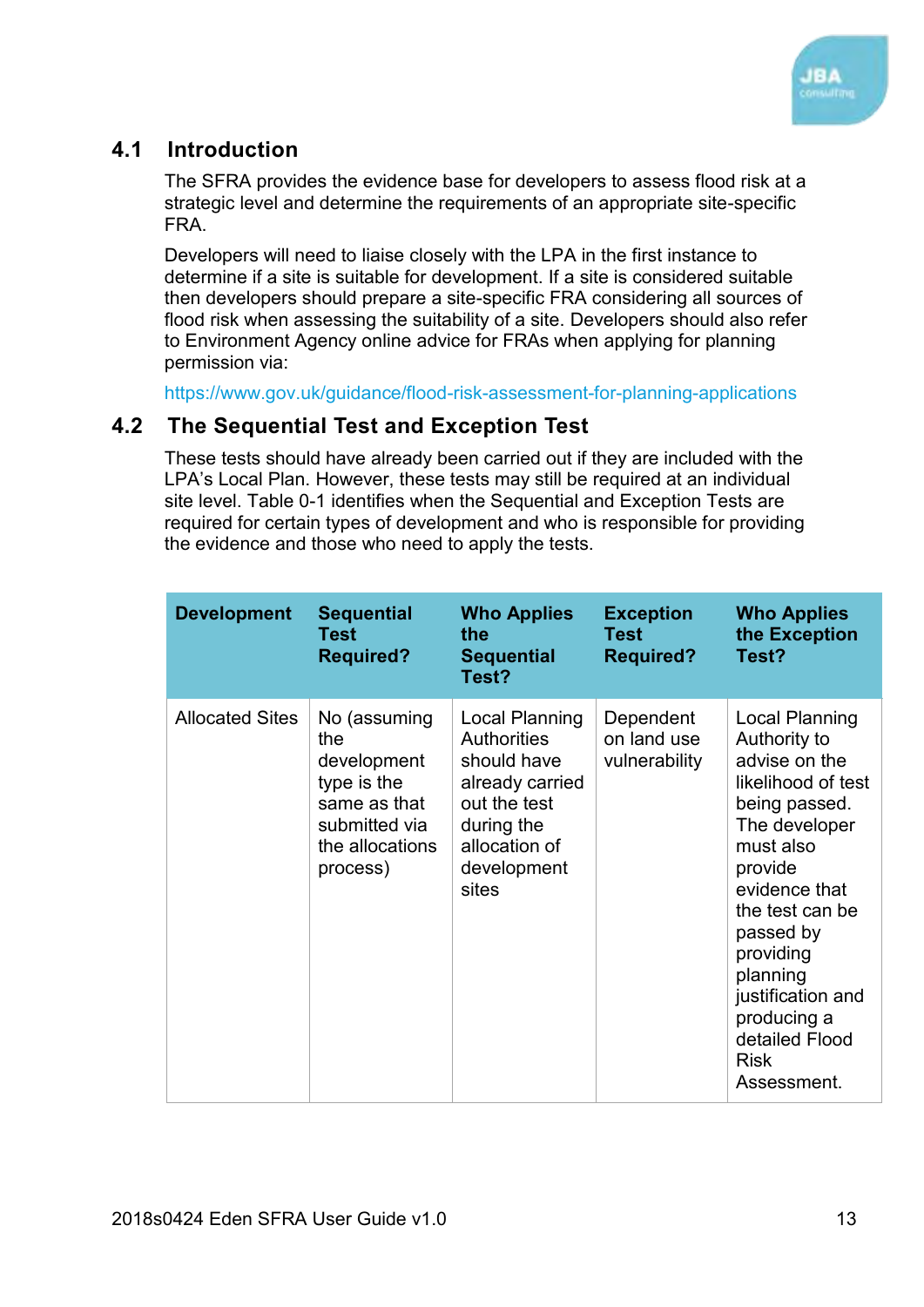| <b>Development</b>                                                     | <b>Sequential</b><br><b>Test</b><br><b>Required?</b> | <b>Who Applies</b><br>the<br><b>Sequential</b><br>Test?                                                                                                                                                                                                                        | <b>Exception</b><br><b>Test</b><br><b>Required?</b> | <b>Who Applies</b><br>the Exception<br>Test?                                                                                                                                                                                                                                                        |
|------------------------------------------------------------------------|------------------------------------------------------|--------------------------------------------------------------------------------------------------------------------------------------------------------------------------------------------------------------------------------------------------------------------------------|-----------------------------------------------------|-----------------------------------------------------------------------------------------------------------------------------------------------------------------------------------------------------------------------------------------------------------------------------------------------------|
| <b>Windfall Sites</b>                                                  | Yes                                                  | Developer<br>provides<br>evidence, to<br>the Local<br>Planning<br>Authority that<br>the test can be<br>passed. An<br>area of search<br>will be defined<br>by local<br>circumstances<br>relating to the<br>catchment and<br>for the type of<br>development<br>being<br>proposed | Dependent<br>on land use<br>vulnerability           | Developer must<br>provide<br>evidence that<br>the test can be<br>passed by<br>providing<br>planning<br>justification and<br>producing a<br>detailed Flood<br><b>Risk</b><br>Assessment                                                                                                              |
| Regeneration<br><b>Sites Identified</b><br><b>Within Local</b><br>Plan | No                                                   |                                                                                                                                                                                                                                                                                | Dependent<br>on land use<br>vulnerability           | <b>Local Planning</b><br>Authority to<br>advise on the<br>likelihood of test<br>being passed.<br>The developer<br>must also<br>provide<br>evidence that<br>the test can be<br>passed by<br>providing<br>planning<br>justification and<br>producing a<br>detailed Flood<br><b>Risk</b><br>Assessment |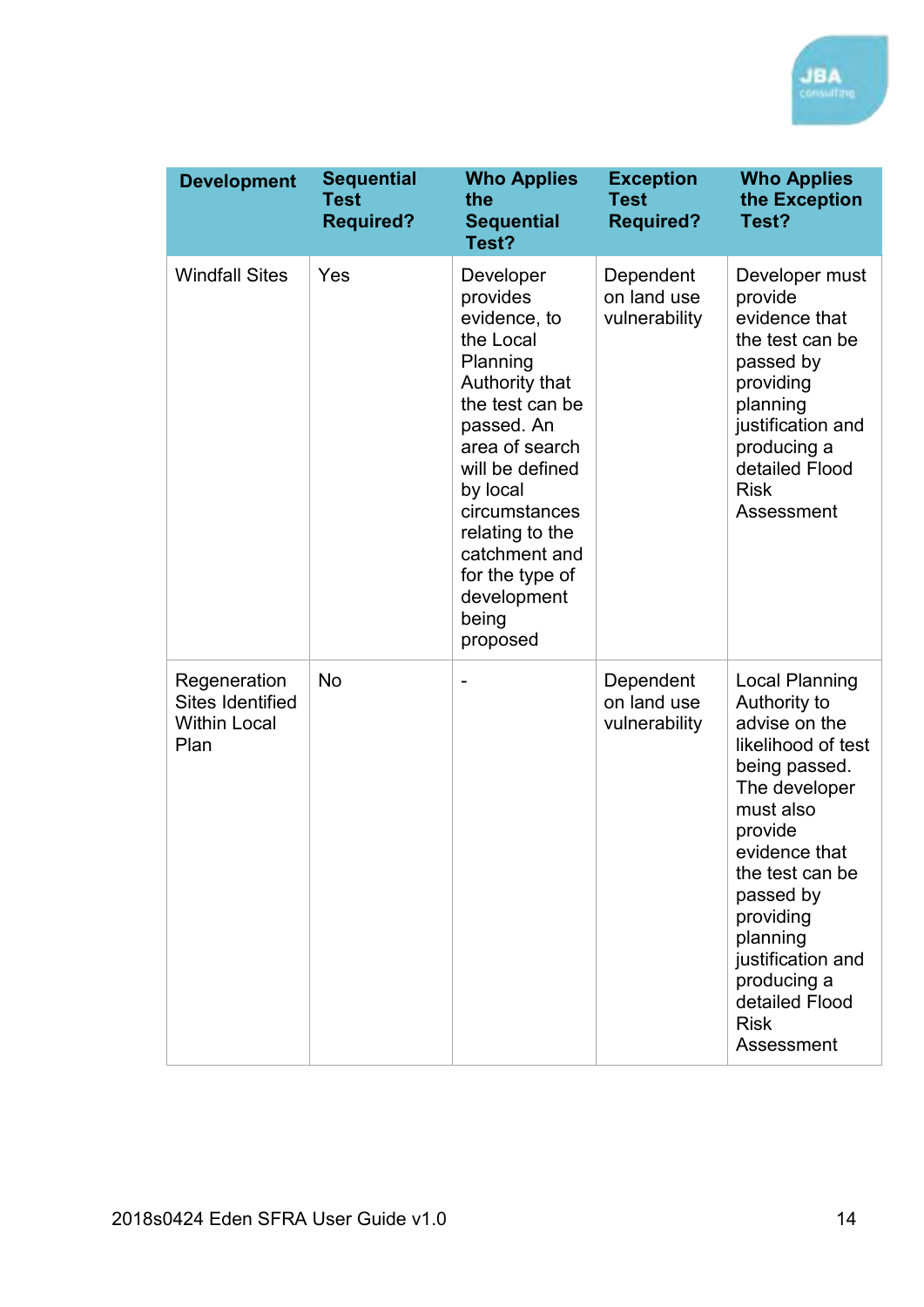| <b>Development</b>                                   | <b>Sequential</b><br><b>Test</b><br><b>Required?</b>                                                                              | <b>Who Applies</b><br>the<br><b>Sequential</b><br>Test?                                                      | <b>Exception</b><br><b>Test</b><br><b>Required?</b> | <b>Who Applies</b><br>the Exception<br>Test?                                                                                                                                           |
|------------------------------------------------------|-----------------------------------------------------------------------------------------------------------------------------------|--------------------------------------------------------------------------------------------------------------|-----------------------------------------------------|----------------------------------------------------------------------------------------------------------------------------------------------------------------------------------------|
| Redevelopment<br>of Existing<br>Single<br>Properties | <b>No</b>                                                                                                                         |                                                                                                              | Dependent<br>on land use<br>vulnerability           | Developer must<br>provide<br>evidence that<br>the test can be<br>passed by<br>providing<br>planning<br>justification and<br>producing a<br>detailed Flood<br><b>Risk</b><br>Assessment |
| Changes of<br>Use                                    | No (except for<br>any proposal<br>involving<br>changes of<br>use to land<br>involving a<br>caravan,<br>camping or<br>chalet site) | Developer<br>provides<br>evidence to<br>the Local<br>Planning<br>Authority that<br>the test can be<br>passed | Dependent<br>on land use<br>vulnerability           | Developer must<br>provide<br>evidence that<br>the test can be<br>passed by<br>providing<br>planning<br>justification and<br>producing a<br>detailed Flood<br><b>Risk</b><br>Assessment |

**Table 0-1: Development types and application of Sequential and Exception Tests for developers** 

#### <span id="page-17-1"></span><span id="page-17-0"></span>**4.3 Site-specific Flood Risk Assessments**

The principal aims of an FRA are to determine the level of flood risk to a site and to confirm that suitable flood management measures can be developed to control flooding, and safeguard life and property, without increasing risk to the surrounding area.

Once the site has been Sequentially Tested and has been identified as being likely to pass the Exception Test, a site-specific FRA should be undertaken. The LPA and EA should be consulted in order to determine the content and scope of the FRA.

The production of a site-specific FRA can be seen as an iterative process by carrying subdividing the FRA into three levels:

 Level 1 is a screening study used to identify whether there are any flood risk issues that need to be considered further;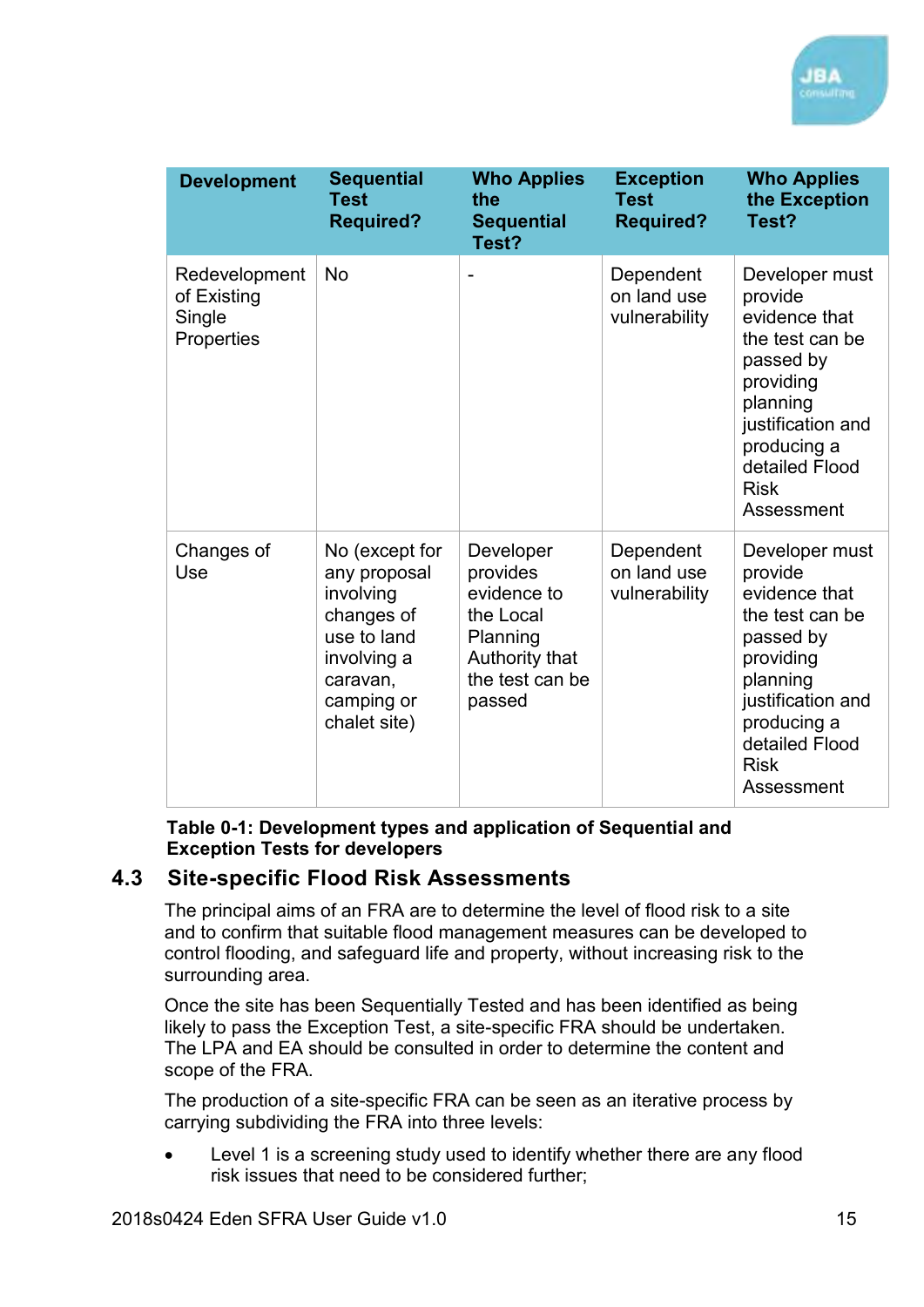

- Level 2 is a scoping study that should be undertaken if the Level 1 FRA indicates that there are flood risk issues that need further consideration; and
- Level 3 is a detailed study where further quantitative analysis is required to fully assess flood issues and confirm that effective mitigation measures can be implemented to control flood risk and that the second part of the Exception Test can be passed.

It is appropriate to review the level of risk present and assess whether development is appropriate and achievable at each stage of the assessment.

The SFRA is an assessment of flood risk at a strategic level. This information can be used to provide evidence for Level 1 and Level 2 of the FRA. Where a more detailed FRA is required (Level 3), then a developer should undertake a detailed assessment of the flood risk at the site. The scope of the FRA should be agreed by the developer through consultation with the LPA and applicable stakeholders such as the EA, the LLFA and other relevant flood risk consultees.

Significant consultation with the LPA and the flood risk consultees that are relevant to the site may be required for complex development proposals. Complex developments may need to include flood mitigation measures and compensatory storage.

Together with appropriate consultation, accepted FRA guidance should be followed by developers:

- Find out when you need to do an FRA as part of a planning application, how to complete one and how it's processed: [https://www.gov.uk/guidance/flood-risk-assessment-for-planning](https://www.gov.uk/guidance/flood-risk-assessment-for-planning-applications)[applications](https://www.gov.uk/guidance/flood-risk-assessment-for-planning-applications)
- What is a site-specific FRA? (Paras 030 032 [https://www.gov.uk/guidance/flood-risk-and-coastal-change#site](https://www.gov.uk/guidance/flood-risk-and-coastal-change#site-specific-flood-risk-assessment-all)[specific-flood-risk-assessment-all](https://www.gov.uk/guidance/flood-risk-and-coastal-change#site-specific-flood-risk-assessment-all)
- FRA checklist: [https://www.gov.uk/guidance/flood-risk-and-coastal](https://www.gov.uk/guidance/flood-risk-and-coastal-change#Site-Specific-Flood-Risk-Assessment-checklist-section)[change#Site-Specific-Flood-Risk-Assessment-checklist-section](https://www.gov.uk/guidance/flood-risk-and-coastal-change#Site-Specific-Flood-Risk-Assessment-checklist-section)

In summary, the FRA should address the following:

- 1. Development description and location
	- a. What is the type of development and where will it be located?
	- b. What is the vulnerability classification (Table 2 of FRCC-PPG) of the current and future building use?
	- c. Has the development site been assessed in the SFRA? If so, has the Sequential Test been carried out? Has the Exception Test (if applicable) been applied and passed previously?
- 2. Access and egress
	- a. Can safe access and egress routes be achieved during a flood event?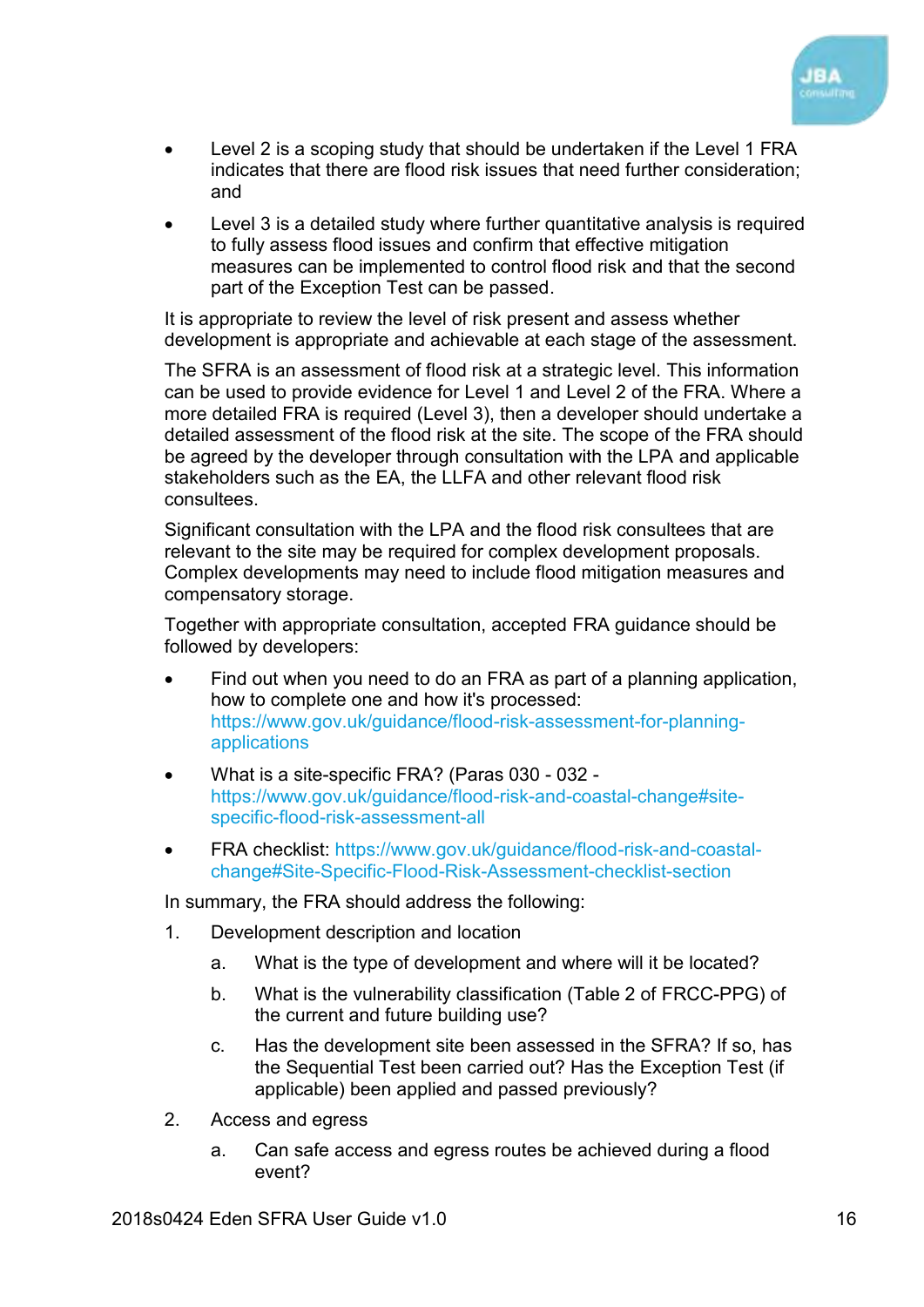

- b. Safe access and escape routes should be explicitly identified as part of an agreed emergency plan.
- 3. Definition of flood hazard
	- a. What are the sources of flooding at the site?
	- b. For each source how would flooding occur? Referencing any historical records
	- c. What existing surface water drainage infrastructure is present on the site? Consultation required with LPA, LLFA, EA and water companies)
- 4. Probability
	- a. Confirm the Flood Zone designation for the site (refer to the Flood Map for Planning: [https://flood-map-for-planning.service.gov.uk/\)](https://flood-map-for-planning.service.gov.uk/)
	- b. Determine the actual and residual risks at the site (refer to the SFRA maps and EA modelled depth and hazard information)
	- c. What are the discharge rates and volumes generated by the existing site and proposed development?
- 5. Climate change
	- a. How is flood risk at the site likely to be affected by climate change?
	- b. Check appropriate allowances:

[https://www.gov.uk/guidance/flood-risk-assessments-climate](https://www.gov.uk/guidance/flood-risk-assessments-climate-change-allowances)[change-allowances](https://www.gov.uk/guidance/flood-risk-assessments-climate-change-allowances)

- 6. Flood Risk Management measures
	- a. How will the site be protected by flooding, including the potential impacts of climate change, over the lifetime of the development?
- 7. Residual risks
	- a. What are the consequences to the site of flood defence failure? Breach/overtopping scenarios should be modelled.
	- b. Is there residual risk from reservoirs? If so, how can this be mitigated and does the emergency plan address such risk? Reference the EA's Reservoir Flood Map:

[https://flood-warning-information.service.gov.uk/long-term-flood](https://flood-warning-information.service.gov.uk/long-term-flood-risk/map?map=SurfaceWater#Reservoirs_3-ROFR)[risk/map?map=SurfaceWater#Reservoirs\\_3-ROFR](https://flood-warning-information.service.gov.uk/long-term-flood-risk/map?map=SurfaceWater#Reservoirs_3-ROFR)

- c. Is there residual from canals? If so, how can this be mitigated and does the emergency plan address such risk? Consultation required with the EA, LLFA and Canal & River Trust. Breach/overtopping scenarios should be modelled.
- d. What flood-related risks will remain after mitigation measures have been implemented?
- e. How, and by whom, will these risks be managed over the lifetime of the development?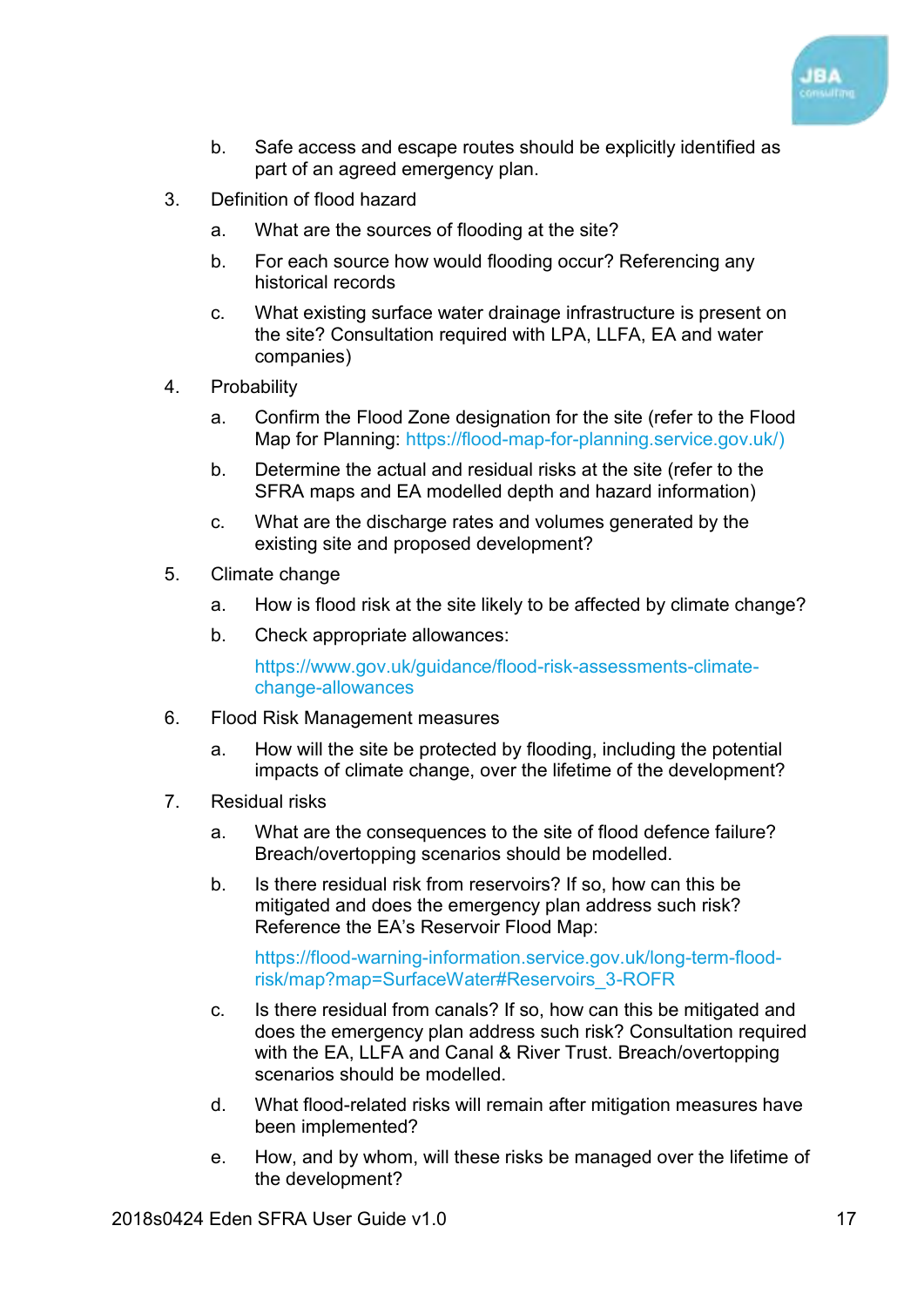

- 8. Offsite impacts
	- a. How will the proposed development ensure there are no impacts to other development downstream or nearby?
	- b. What measures will be implemented to control surface water runoff?
- 9. Groundwater
	- a. This mechanism of flooding should be considered particularly when determining the acceptability of SuDS schemes as a way of managing surface water drainage. Developers should consult with the LPA, LLFA and EA at an early stage of the assessment.
- 10. Sewer systems
	- a. Where the SFRA has identified a risk of surface water flooding, any water that escapes from the sewer system would tend to follow similar flow paths and pond in similar locations. The SFRA should also contain historical evidence to refer to.
	- b. Where required, liaison with the relevant water company should be undertaken at an early stage in the assessment process to confirm localised sewer flooding problems that could affect the site.
	- c. Future development should be designed so that it does not exacerbate existing sewer capacity problems.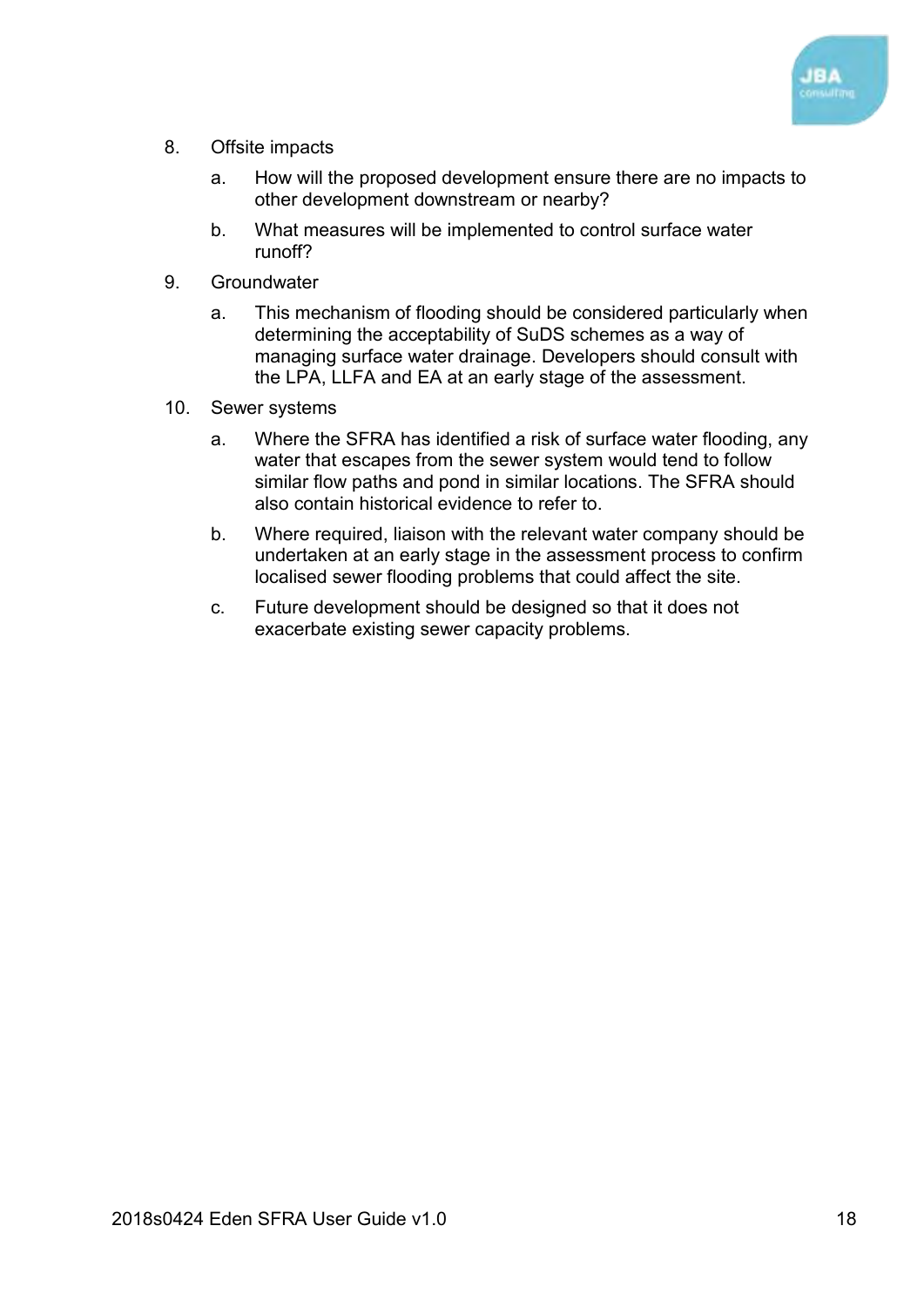

## <span id="page-21-0"></span>**5. Guidance for Emergency Planners**

This section provides guidance on how Local Authority Emergency Planners can use the outputs of the SFRA to update Multi-agency Flood Plans and provide advice on Flood Plans written by developers for new development. Emergency Planners should use the guidance in this SFRA, the NPPF and FRCC-PPG to: **Update the Local Resilience Forum, including the Community Risk Register and Community Emergency Plan**  o Using the overall assessment of flood risks provided in the **SFRA Provide advice on developer flood plans for new development**  o Using outputs from the SFRA o <https://www.adeptnet.org.uk/floodriskemergencyplan> **Raise awareness of flood risk from all sources through the Local Resilience Forum**  o Using outputs from the SFRA **Flood warning and evacuation plans**  o Using outputs from the SFRA o In partnership with the EA. Advice and guidance on plans available from the EA. Plan templates available for businesses

#### <span id="page-21-1"></span>**5.1 Introduction**

This section provides guidance on how Local Authority Emergency Planners can use the outputs of the SFRA to update multi-agency flood plans and provide advice on flood plans written by developers for new development.

and local communities

#### <span id="page-21-2"></span>**5.2 Flood Plan Recommendations**

The Level 1 SFRA provides a number of flood risk data sources that should be used when producing or updating flood plans. Local Authority Emergency Planners may wish to use the assessment to help them in considering and understanding the possibility, likelihood and spatial distribution of all sources of flooding, including fluvial, surface water and sewer, manmade bodies of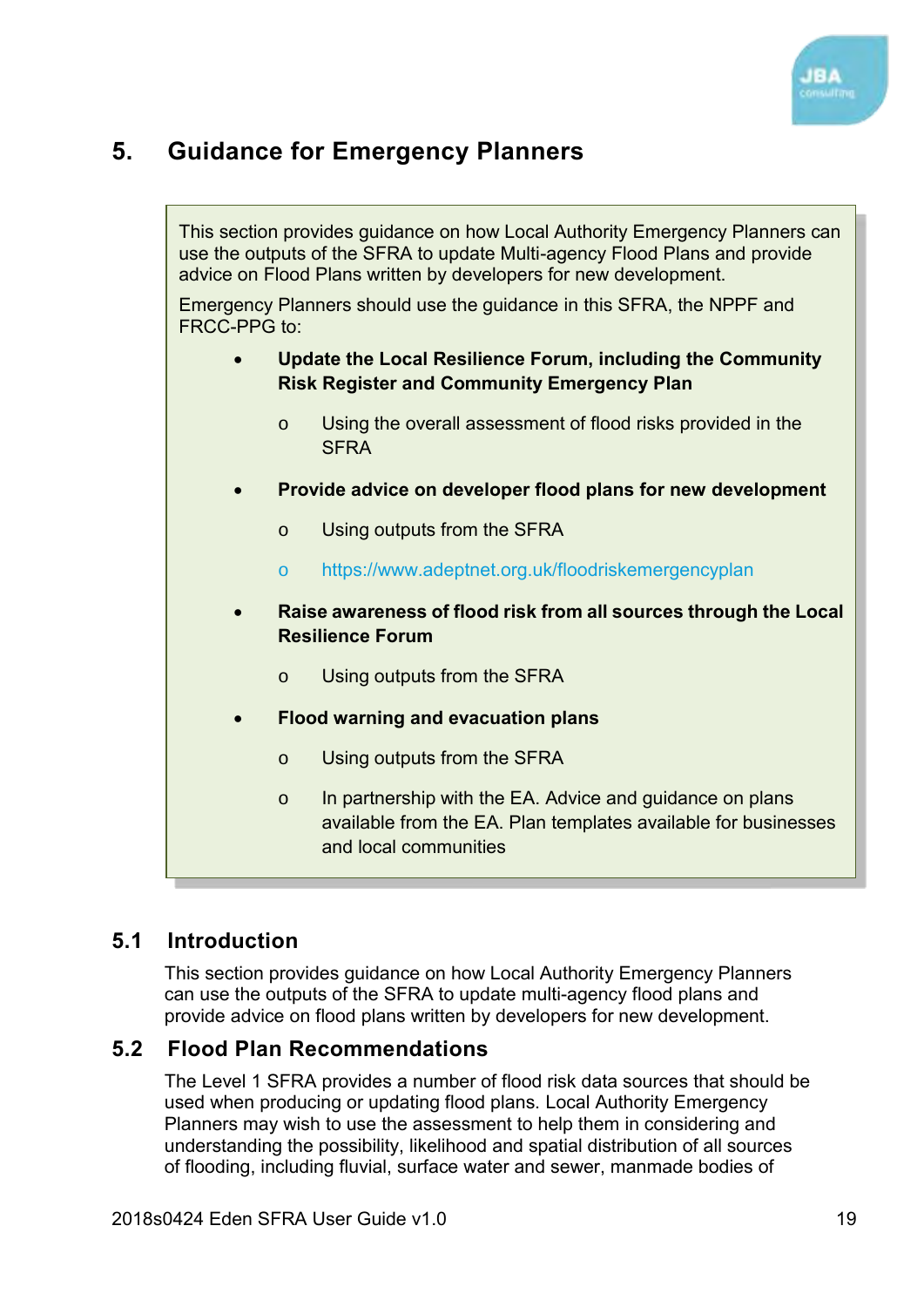

water including canals and reservoirs and groundwater flooding, as discussed in the Level 1 SFRA. This information may support emergency responders in planning for and delivering a proportionate, scalable and flexible response to the level of risk.

Relevant SFRA sections and maps include:

- Understanding the risk from different sources of flooding
- Flood zone maps
- Surface water maps
- Climate change
- Residual risk associated with flood risk management infrastructure
- Flood defence infrastructure
- Reservoir Flood Map
- Groundwater flood map
- Flood warning

Emergency planners should use the data in the SFRA to:

- Consider the need for evacuation plans for existing vulnerable institutions and people in the floodplain and other areas at high flood risk
- Develop appropriate warning and informing strategies
- Consider reviewing and updating safe evacuation routes and access routes for emergency services from any existing area of flood risk to rest centres, avoiding routes that may be flooded
- Review the Cumbria Community Risk Register (CRR)